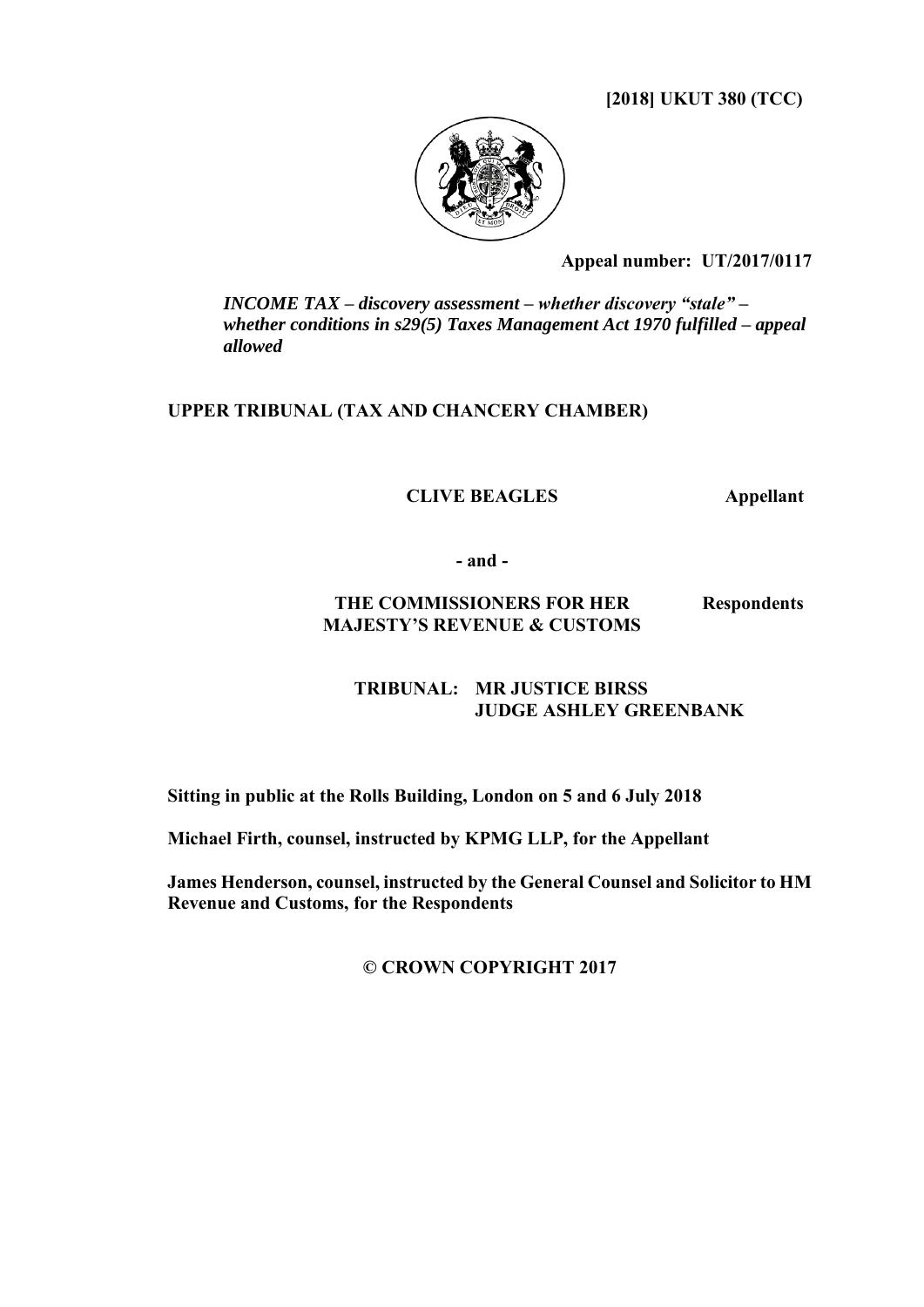### **DECISION**

#### **Introduction**

1. This is an appeal by Mr Clive Beagles from a decision (the "FTT Decision") of 5 the First-tier Tribunal (Judge John Brooks) (the "FTT") dated 5 June 2017. The respondents are the Commissioners for Her Majesty's Revenue & Customs ("HMRC").

2. The appeal relates to an assessment issued by HMRC to Mr Beagles on 15 January 2008 in relation to the 2001-02 tax year. The assessment was in the sum of £437,389.60.

- 10 3. The matter giving rise to the assessment related to certain tax avoidance arrangements which Mr Beagles had entered into and which were designed to create a tax loss without a corresponding taxable amount. The arrangements were essentially the same as those considered by the courts and tribunals in *Astall and Edwards v. Revenue and Customs Commissioners* ("*Astall*")<sup>1</sup> and found to be unsuccessful.
- 15 4. Mr Beagles was the only participant in those arrangements for the tax year 2001- 02 for whom HMRC did not raise an enquiry within the statutory time limit. After the completion of the litigation in *Astall*, HMRC made the assessment on Mr Beagles under s29 of the Taxes Management Act 1970 ("TMA") (referred to as a "discovery assessment").
- 20 5. Mr Beagles appealed to the FTT on the grounds that the issue of the discovery assessment was invalid. The FTT decided that the discovery assessment was valid and dismissed his appeal.
	- 6. Mr Beagles now appeals against the FTT Decision.

#### **The legislation**

25 7. At the material time, s29 TMA was, so far as relevant, in the following form:

#### **29. Assessment where loss of tax discovered**

(1) If an officer of the Board or the Board discover, as regards any person (the taxpayer) and a year of assessment —

(a) that any income, which ought to have been assessed to income tax, 30 or chargeable gains which ought to have been assessed to capital gains tax have not been assessed, or

- (b) that an assessment to tax is or has become insufficient, or
- (c) that any relief which has been given is or has become excessive,

<u>.</u>

<sup>&</sup>lt;sup>1</sup> The decision of the Special Commissioners is found at [2008] STC (SCD) 142, the High Court at [2008] STC 2920, and the Court of Appeal at [2010] STC 137. Permission to appeal to the Supreme Court was refused.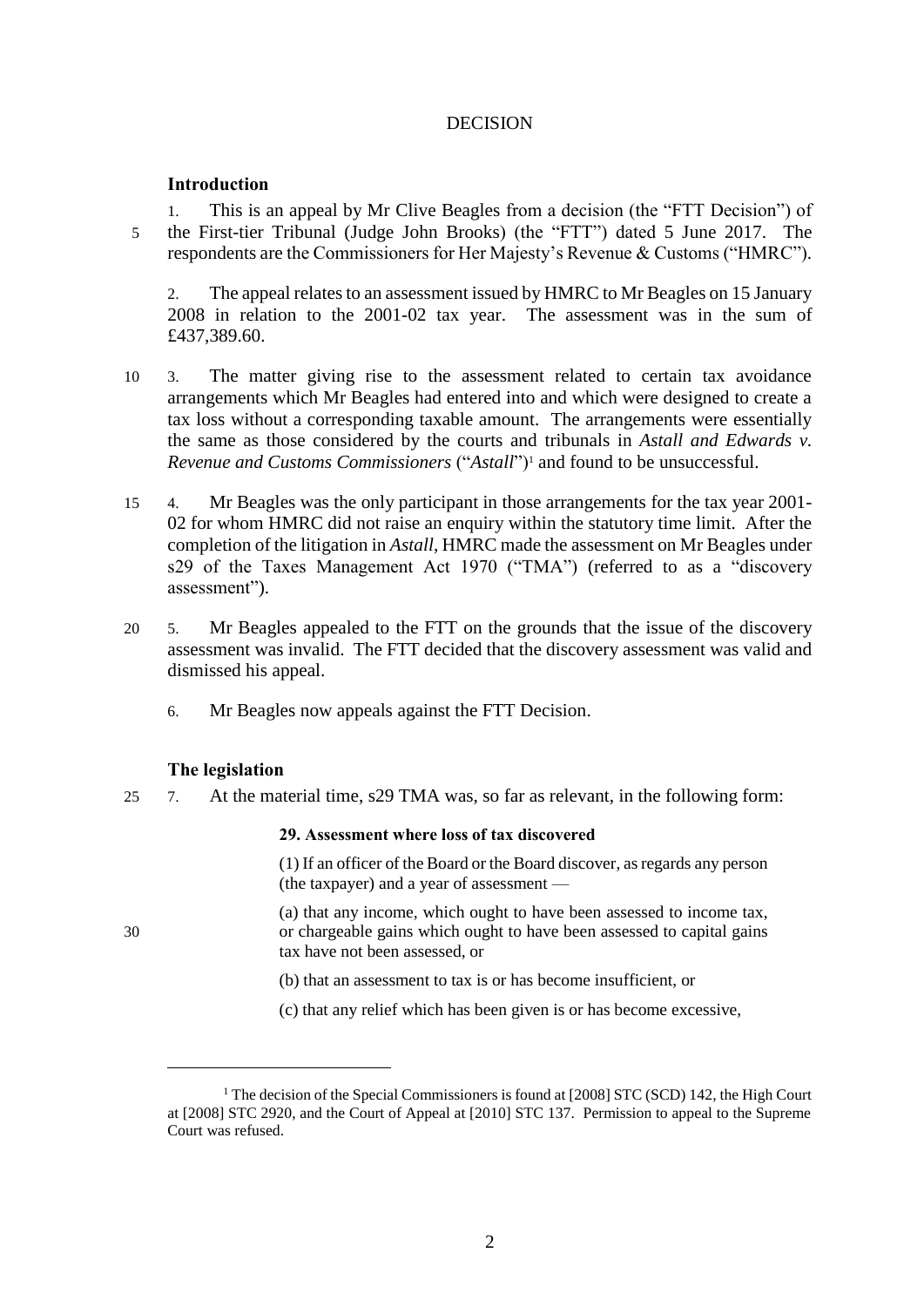|    | the officer or, as the case may be, the Board may, subject to subsections<br>(2) and (3) below, make an assessment in the amount, or the further<br>amount, which ought in his or their opinion to be charged in order to<br>make good to the Crown the loss of tax.                                                      |
|----|---------------------------------------------------------------------------------------------------------------------------------------------------------------------------------------------------------------------------------------------------------------------------------------------------------------------------|
| 5  | $(2)$                                                                                                                                                                                                                                                                                                                     |
|    | (3) Where the taxpayer has made and delivered a return under section 8<br>or 8A of this Act in respect of the relevant year of assessment, he shall<br>not be assessed under subsection (1) above —                                                                                                                       |
|    | (a) in respect of the year of assessment mentioned in that subsection; and                                                                                                                                                                                                                                                |
| 10 | (b) in the same capacity as that in which he made and delivered the<br>return,                                                                                                                                                                                                                                            |
|    | unless one of the two conditions mentioned below is fulfilled.                                                                                                                                                                                                                                                            |
| 15 | $(4)$ The first condition is that the situation mentioned in subsection $(1)$<br>above is attributable to fraudulent or negligent conduct on the part of the<br>taxpayer or a person acting on his behalf.                                                                                                                |
|    | (5) The second condition is that at the time when an officer of the Board                                                                                                                                                                                                                                                 |
| 20 | (a) ceased to be entitled to give notice of his intention to enquire into the<br>taxpayer's return under section 8 or 8A of this Act in respect of the<br>relevant year of assessment; or                                                                                                                                 |
|    | (b) informed the taxpayer that he had completed his enquiries into that<br>return,                                                                                                                                                                                                                                        |
| 25 | the officer could not have been reasonably expected, on the basis of the<br>information made available to him before that time, to be aware of the<br>situation mentioned in subsection (1) above.                                                                                                                        |
|    | $(6)$ For the purposes of subsection $(5)$ above, information is made<br>available to an officer of the Board if-                                                                                                                                                                                                         |
| 30 | (a) it is contained in the taxpayer's return under section $8 \text{ or } 8A \text{ of this}$<br>Act in respect of the relevant year of assessment (the return), or in any<br>accounts, statements or documents accompanying the return;                                                                                  |
|    | (b) it is contained in any claim made as regards the relevant year of<br>assessment by the taxpayer acting in the same capacity as that in which<br>he made the return, or in any accounts, statements or documents<br>accompanying any such claim;                                                                       |
| 35 | (c) it is contained in any documents, accounts or particulars which, for<br>the purposes of any enquires into the return or any such claim by an<br>officer of the Board, are produced or furnished by the taxpayer to the<br>officer, whether in pursuance of a notice under section 19A of this Act<br>or otherwise; or |
| 40 | (d) it is information the existence of which, and the relevance of which<br>as regards the situation mentioned in subsection (1) above—                                                                                                                                                                                   |
|    | (i) could reasonably be expected to be inferred by an officer of the Board<br>from information falling within paragraphs (a) to (c) above; or                                                                                                                                                                             |
|    | (ii) are notified in writing by the taxpayer to an officer of the Board.                                                                                                                                                                                                                                                  |
|    |                                                                                                                                                                                                                                                                                                                           |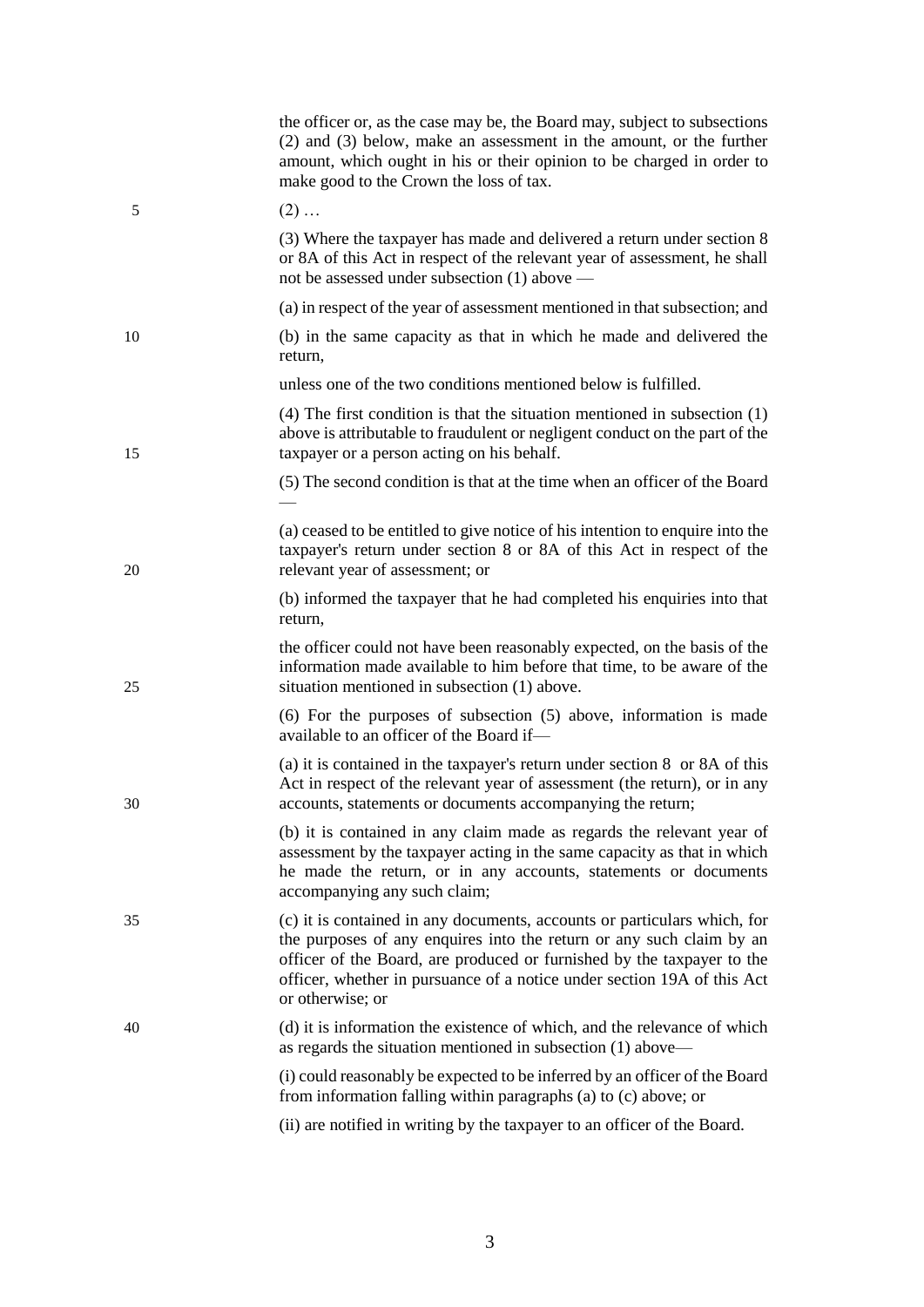$(7)$  ...  $(7A)$  ...  $(8)$  ...  $(9)$  ...

5 8. Subject to certain exceptions, which are not relevant in this case, s34 TMA provided the time limit within which an assessment under s29 TMA could be made:

#### **34. Ordinary time limit of six years**

(1) Subject to the following provisions of this Act, and to any other provisions of the Taxes Acts allowing a longer period in any particular 10 class of case, an assessment to income tax, capital gains tax may be made at any time not later than five years after the 31st January next following the year of assessment to which it relates.

### **The facts**

9. The facts are set out in the FTT Decision at paragraphs [6] to [38]. We have 15 summarised the main facts and set out below some of the more important paragraphs in this part of the FTT Decision.

10. In the tax year 2001-02, Mr Beagles entered into a tax avoidance scheme promoted by KPMG LLP. The scheme was designed to produce a tax deduction with no corresponding taxable amount.

20 11. The main elements in the scheme were as follows:

(1) Mr Beagles settled a life interest trust for himself on 19 December 2001. The other beneficiaries were members of his family.

(2) On 21 December 2001, Mr Beagles subscribed for a security from the trustees of the trust. The security had a nominal value £1,368,296 (the 25 "principal amount"). Mr Beagles subscribed an amount of £1,159,573 (the "issue price") for the security i.e. at a discount to the principal amount. The trustees were required to issue the security under the terms of the trust deed.

> (3) The terms of the security provided that the security could be redeemed on one of four occasions.

30 (a) The security could be redeemed on the fifteenth anniversary of the issue date for a sum equal to the principal amount ("Option A"). This amounted to a compound rate of interest of 1.1%.

(b) At Mr Beagles's option, the security could be redeemed between one and two months after the issue date at an amount equal to 100.1/118 of the 35 principal amount (i.e. £1,160,732.45 ("Option B")). This amount was 100.1% of the issue price.

> (c) If the "market change condition" (see below) was satisfied and Mr Beagles gave notice of an intention to transfer the security to a third party,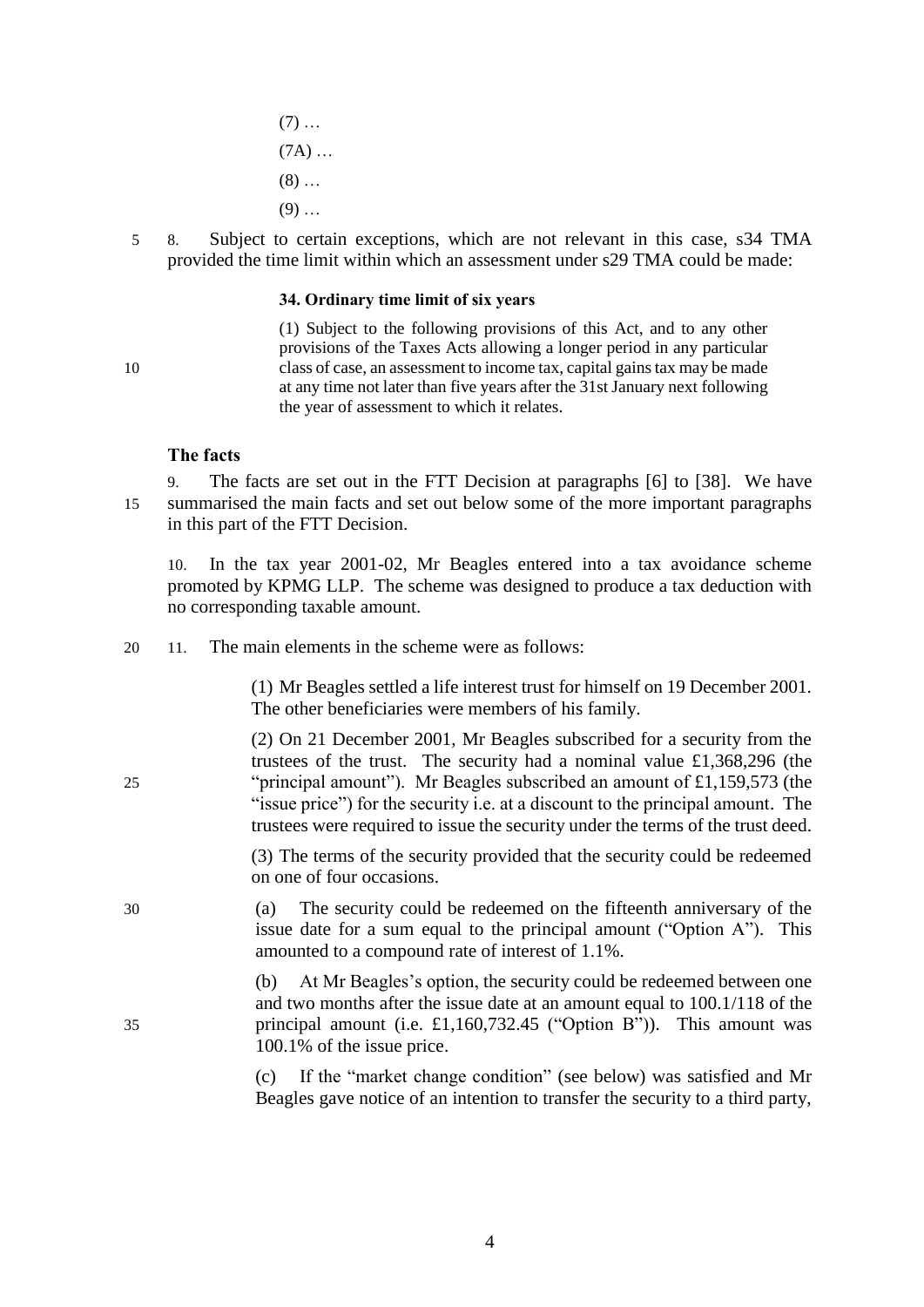the security could be redeemed on the 65th anniversary of the issue date at the principal amount ("Option C").

(d) If the market change condition was satisfied and Mr Beagles gave notice of an intention to transfer to a third party, the third party transferee 5 could redeem the security at the greater of the open market value of the security and 5% of the principal amount ("Option D").

> (4) The "market change condition" was that the US dollar/sterling exchange rate remained within a band specified by the terms of the security at the end of a period of one month following the issue date.

10 (5) The market change condition was satisfied. Mr Beagles gave notice of his intention to transfer the security on 25 February 2002.

> (6) Mr Beagles subsequently sold the security to SG Hambros Bank & Trust (Jersey) Limited ("Hambros") for £66,466.

(7) On 12 March 2002, the security was redeemed by Hambros for £68,415 15 being 5% of the principal amount.

> (8) Mr Beagles claimed the difference between the issue price and the sale price (being £1,093,474) as an allowable loss to set against his income on the basis that the security was a "relevant discounted security" for the purposes of Schedule 13 to the Finance Act 1996.

20 12. On 29 January 2003, Mr Beagles filed his self-assessment tax return for the tax year 2001-02. He included the amount of the loss (£1,093,474) in box 15.8 of his return ("post-cessation expenses, pre-incorporation losses brought forward and losses on relevant discounted securities, etc."). In box 23.5 ("additional information"), he referred to an appendix which was attached to the return and which gave details of the 25 transactions which gave rise to the loss.

13. The appendix set out an explanation of the scheme in the standard form provided by KPMG to users of the scheme. The text of the appendix is set out in the Appendix to this decision.

14. The last date by which HMRC could give notice of intention to enquire into the 30 return was 31 January 2004. HMRC had not given notice of intention to enquire into the return by this date and so an enquiry into the return under s9A TMA was not opened within time. Mr Beagles was the only taxpayer who entered into the KPMG scheme for the 2001-02 period into whose return HMRC did not open an enquiry within the relevant time limit.

- 35 15. There was detailed evidence before the FTT describing HMRC's investigation into the return and its conduct of the assessment process. From that evidence, it is clear that, by 30 June 2004, HMRC had become aware that it had failed to open an enquiry into Mr Beagles's return within the statutory time limit. On this date, Mr Baird of HMRC's Complex Personal Return team wrote to Mr Manning, the senior officer
- 40 within HMRC's Special Investigations Section who was responsible for HMRC enquiries into the KPMG scheme, to inform him that the statutory time limit had been missed in relation to Mr Beagles's return (FTT Decision [17]).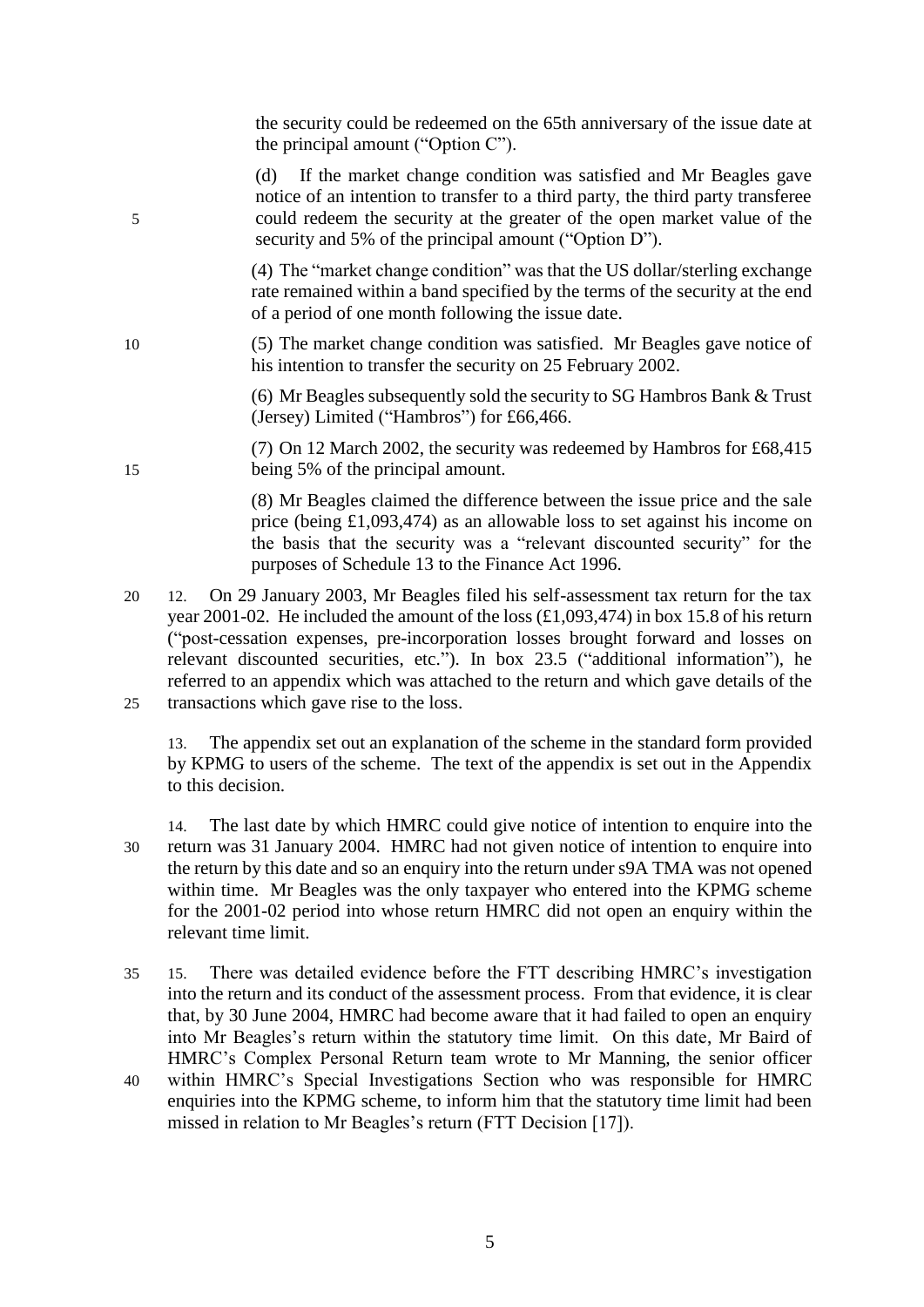16. Mr Manning initially decided to defer taking any action in relation to Mr Beagles's return until further progress had been made in the challenges against the tax returns of the other participants in the KPMG scheme in relation to which enquiries had been opened (FTT Decision [20]).

- 5 17. Around this time, there were some material and relevant developments in the case law governing the approach to the interpretation of tax legislation begun by the House of Lords decision in *WT Ramsay Ltd v Inland Revenue Commissioners* [1981] STC 174 (the "*Ramsay* approach"):
- (1) Mr Manning himself was responsible for the enquiries into another 10 scheme involving the relevant discounted security legislation. Those enquiries led to the Special Commissioners decision in *Campbell v Inland Revenue Commissioners* [2004] STC (SCD) 396 ("*Campbell*") in July 2004, in which the taxpayer successfully appealed against a decision of HMRC which sought to apply the *Ramsay* approach to disallow a loss on the transfer 15 of a relevant discounted security.

(2) On 25 November 2004, the House of Lords gave judgment in *Barclays Mercantile Business Finance Ltd v Mawson* [2005] STC 1 ("*BMBF*") and *Scottish Provident Institution v Inland Revenue Commissioners* [2005] STC 15 ("*SPI*").

20 18. The next important date in the chronology of events in relation to Mr Beagles's return is 1 August 2005. On that date, Mr Manning wrote to KPMG to notify KPMG that HMRC had received advice from leading counsel that the scheme did not achieve its aims and that HMRC intended to challenge the scheme before the courts. That letter identified the cases of Mr Astall and Mr Edwards, who eventually became the 25 appellants in *Astall*, as potential test cases. The letter also referred to the possibility that a discovery assessment may be issued to Mr Beagles, if the scheme was found not to be successful.

19. This letter and the FTT's findings in relation to it were important in the proceedings before us and so we set out the relevant paragraph of the FTT Decision 30 ([24]) in full:

|    | As Mr Manning considered that there were differences<br>[24]                         |
|----|--------------------------------------------------------------------------------------|
|    | between Campbell and the KPMG RDS scheme, he continued with the                      |
|    | five sample enquiries into the KPMG scheme. On 1 August 2005 he                      |
|    | wrote to KPMG as follows:                                                            |
| 35 | "We [HMRC] have seen leading counsel on this [KPMG RDS] scheme                       |
|    | with reference to one of the individuals in the sample (Mr G Edwards).               |
|    | Leading counsel strongly supports HMRC's view that the scheme does                   |
|    | not activate the tax loss. I shall refer to the grounds for Counsel's opinion        |
|    | as being the "Ramsay approach", although this is essentially the same                |
| 40 | purposive approach to statutory construction as found in cases such as               |
|    | <i>Carreras</i> and <i>SPI</i> where the facts of the case were quite different from |
|    | Ramsay. In this light it is not appropriate even with the risks which any            |
|    |                                                                                      |
|    | litigation involves to offer your clients any relief by way of compromise.           |
|    |                                                                                      |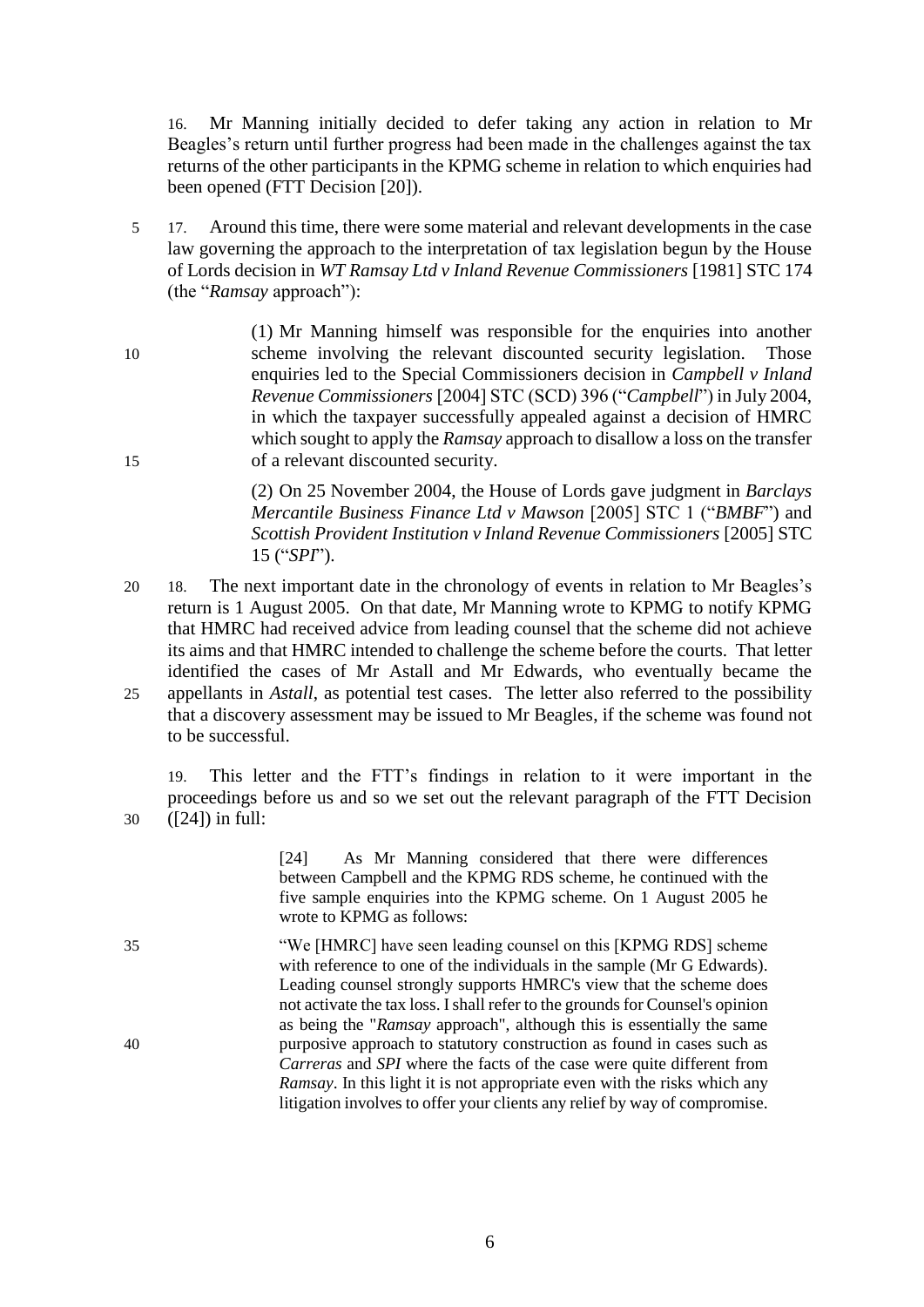It is our intention to use Mr G Edwards as the sample case, although we shall [be] happy to include Mr Astall as well.

It seems to us that Mr G Edwards is a suitable case to bring to the Commissioners and that your client's time to devote to that is not 5 unreasonable in the light of the tax relief he claims. If Mr Edwards RDS claim succeeds in the courts by reason that a *Ramsay* approach does not apply subject to your confirmation below it seems to me that all such KPMG cases for 2001-02 and 2002-03 will succeed even with those facts identical to Mr Astall's scheme."

- 10 In evidence, Mr Manning confirmed that it was his view, in addition to HMRC's as stated in the letter, that the KPMG RDS scheme did not activate the loss and therefore did not work. After referring to the question of a litigation timetable, evidence required and listing arrangements, the letter continues:
- 15 "… I have compared the [KPMG] lists of clients for each year with my own data which though not complete for 2002-03 indicates that for 2001-02 Mr [named taxpayer] should be added as should Mr C Beagles (an enquiry was not raised on Mr Beagles within the enquiry window but if the whole or part of the scheme is found not to succeed my 20 colleague will consider a discovery assessment).
	- The letter then considered the decision in *Campbell* before turning to the KPMG RDS scheme. It refers to a letter of 11 March 2005 in which Mr Manning:
- "… pointed out that in *SPI* their Lordships did apply *Ramsay* to the 25 "mechanistic" provisions of Ch II Pt IV FA 1994".

Although the letter of 11 March 2005 was not available, Mr Manning confirmed that he did not think that he would have changed his opinion or view as to the application of [*SPI*] or the KPMG RDS scheme between 11 March and 1 August 2005.

- 30 20. As can be seen from this paragraph, in his evidence to the FTT, Mr Manning accepted that it was his view, at this stage, that the KPMG scheme did not achieve the objective of creating the loss that Mr Beagles had claimed in his return. The 1 August 2005 letter also referred to a previous letter from Mr Manning to KPMG dated 11 March 2005, which was not before the FTT, but the evidence was that, in that letter, Mr 35 Manning had referred to the possibility that the scheme might be challenged under developing case law principles following the decisions in *BMBF* and *SPI*. Mr Manning
- confirmed in evidence that he did not think that he would have changed his position as to the application of the case law principles to the KPMG scheme between 11 March and 1 August 2005.
- 40 21. There followed an exchange of correspondence between KPMG and Mr Manning in which KPMG, in a letter dated 7 October 2005, questioned HMRC's ability to raise a discovery assessment on Mr Beagles. In a response dated 6 December 2005, Mr Manning suggested that the question of whether a discovery assessment could be raised should be revisited "when KPMG's [relevant discounted security] scheme has been 45 resolved".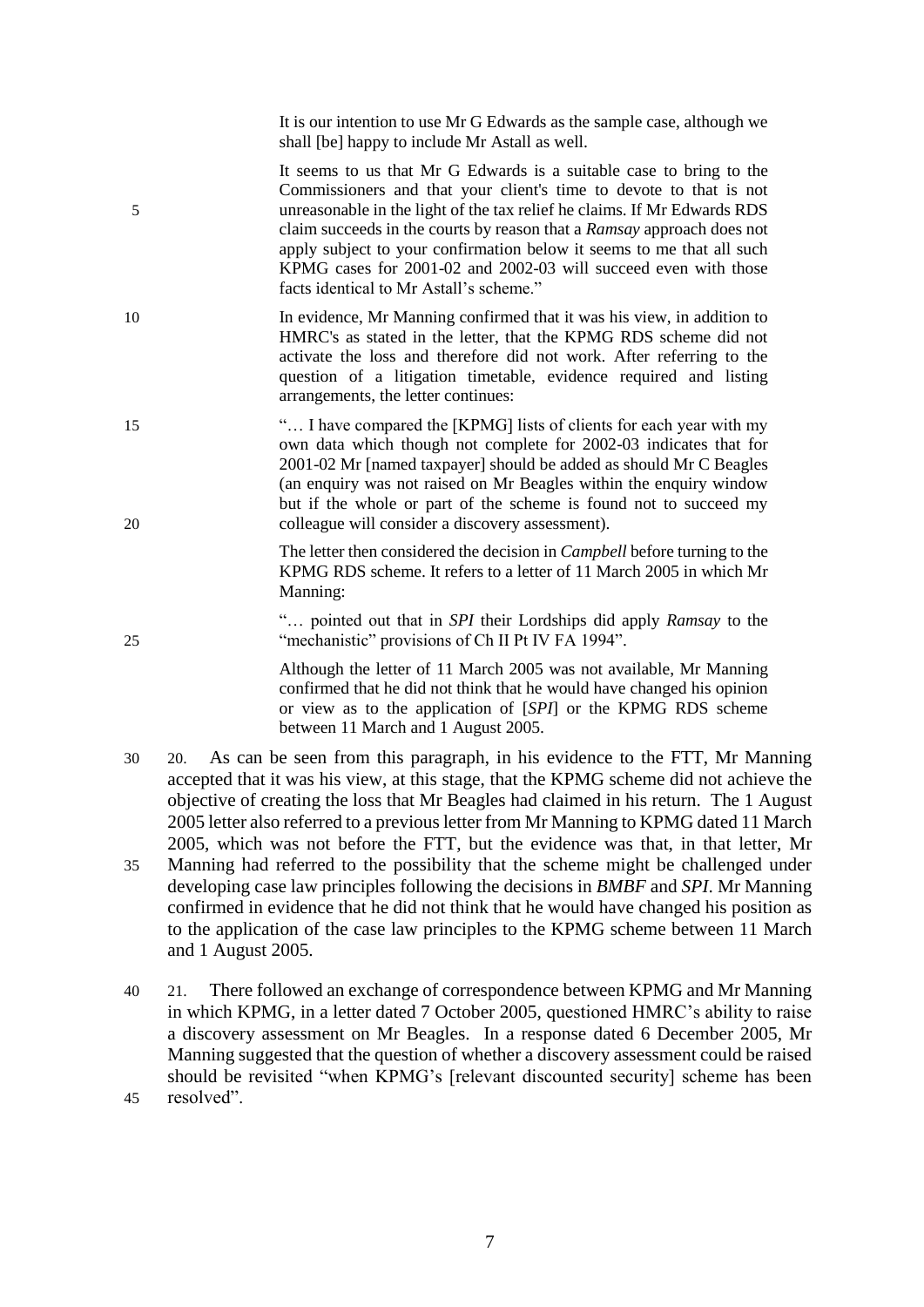22. Following this exchange of correspondence, it is clear that HMRC continued to consider the issue of a discovery assessment. The FTT Decision records at least two occasions on which colleagues requested details of the assessment from Mr Manning for the purpose of raising an assessment. For various reasons, an assessment was not 5 issued. FTT Decision [29] - [30] records:

[29] In the absence of any response letters were sent to Mr Manning on 8 August 2006 and again on 1 February 2007 which requested details of the assessment "as a matter of urgency." Mr Manning, who in evidence said that he was "embarrassed" by his treatment of his colleagues, 10 explained that he had not replied because of pressure of work saying he was, "in a sense drowning in stuff". He said that although HMRC was challenging the KPMG RDS scheme, he had not been "ready", at the time the emails and letters had been sent to him, to make a discovery assessment. This was because the KPMG RDS scheme was to be 15 challenged before the Special Commissioners and he wanted the tribunal's endorsement of his view that the scheme did not work.

[30] Mr Manning explained that having taken over the *Campbell* case on which HMRC had applied the *Ramsay* approach to the closely articulated RDS legislation and lost, he was not confident that such an 20 approach would succeed in relation to the KPMG RDS scheme which, in his view, unlike many other RDS schemes was very sophisticated. Also, as the House of Lords in *BMBF* had described the Special Commissioners decision in Campbell as "perceptive", and an appeal against that decision had been withdrawn by HMRC, Mr Manning felt 25 he was on the back foot and that although he had taken a view that the scheme did not work he was not confident enough to issue a discovery assessment until the outcome of the *Astall* litigation was known. He said that if the taxpayers had succeeded in *Astall* he "would not have troubled Mr Beagles".

30 23. On 16 January 2007, closure notices were issued by HMRC in respect of the enquiries opened into each of the taxpayers' returns in *Astall* denying the relief for the losses arising from the KPMG scheme. Mr Astall and Mr Edwards appealed against the amendments made to their self-assessment returns by the closure notices.

24. The appeals of Mr Astall and Mr Edwards were heard between 16 and 18 July 35 2007. The decision of the Special Commissioner in *Astall* was released on 14 August 2007.

25. Having taken further advice from his colleagues, Mr Manning decided that a discovery assessment could be made on Mr Beagles. The assessment was issued on 15 January 2008.

40 26. Mr Beagles appealed against the assessment on 8 February 2008. Mr Beagles's case was "placed on hold" until the determination of the litigation in *Astall*.

27. The decision of the Special Commissioner in *Astall* was upheld by the High Court and the Court of Appeal. Permission to appeal to the Supreme Court was refused on 3 February 2010.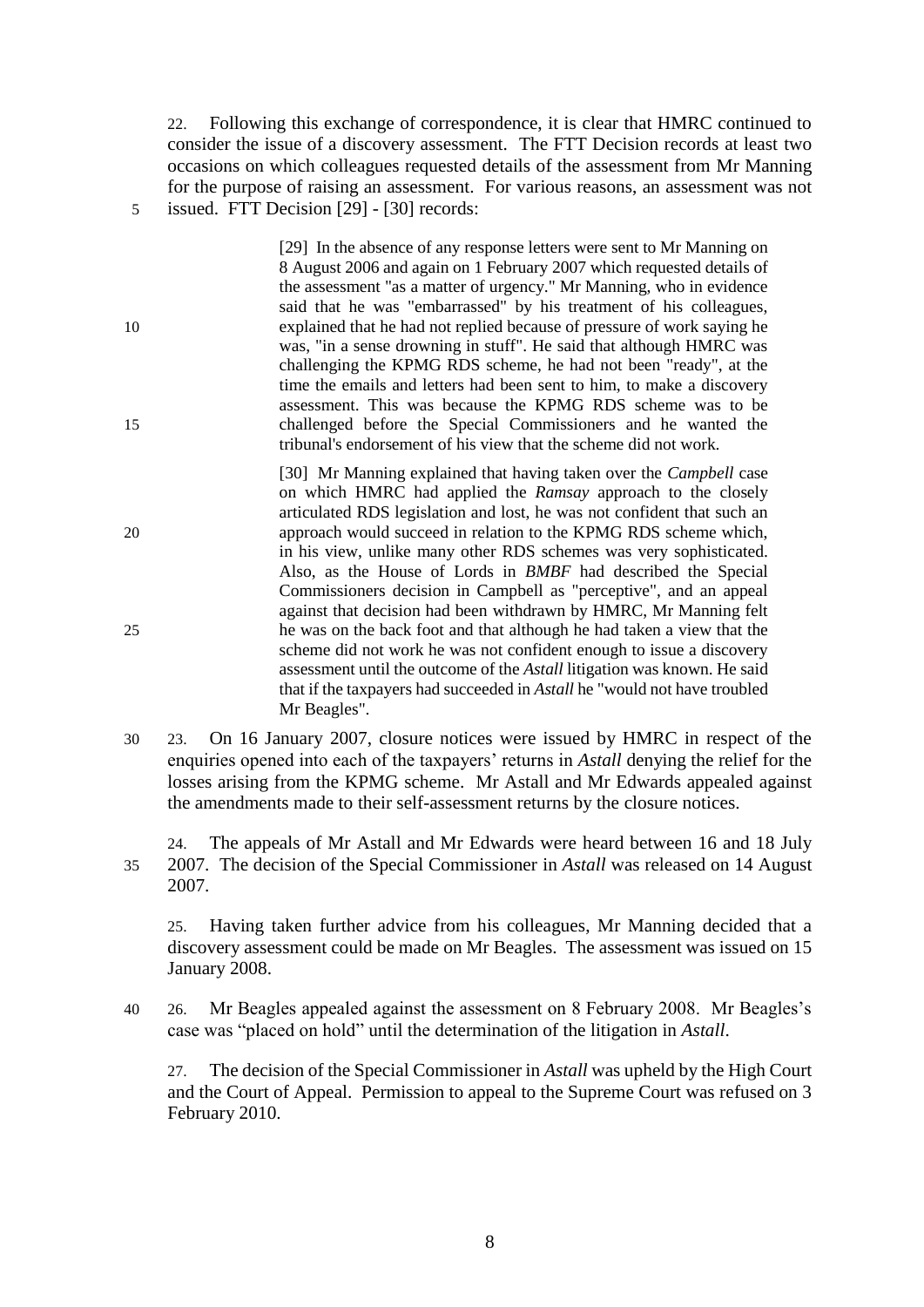28. The issue of the assessment was confirmed by HMRC on 26 September 2014 following a review. Mr Beagles appealed to the FTT on the grounds that the assessment was invalid.

#### **The FTT Decision**

5 29. There were three issues before the FTT:

(1) whether a "discovery" within the meaning of s29(1) TMA could become "stale" so that an assessment made under s29(1) would no longer be valid even if it was made within the statutory time limit set out in s34(1) TMA;

(2) if so, whether the discovery on which the assessment on Mr Beagles was 10 based had, on the facts of the case, become stale by the time at which assessment was made;

(3) if not, whether the condition in s29(5) TMA was satisfied, and, in particular, whether at the time at which HMRC ceased to be entitled to enquire into Mr Beagles's self-assessment return, an officer of HMRC could 15 not reasonably have been expected to be aware of the insufficiency of tax in Mr Beagles's self-assessment return.

30. The FTT decided those issues in the following way:

(1) A discovery could become "stale" before the expiry of the statutory time limit for a discovery assessment in s34 TMA (applying the decision of the 20 Upper Tribunal in *Pattullo v Revenue and Customs Commissioners* ("*Pattullo*") [2016] STC 2043) (FTT Decision [49]).

(2) On the facts of the case, the discovery of the insufficiency in the selfassessment return had not become stale. This was on the grounds that Mr Manning did not reach a firm conclusion that the KPMG scheme did not 25 operate to create a loss until it was confirmed by the decision of the Special Commissioners in *Astall* in August 2007. On that basis, the discovery of the insufficiency was not "stale" when the assessment was issued in January 2008. (FTT Decision [59] and [61]).

(3) Even if the discovery had been made earlier, the assessment would not 30 have become "stale" whilst Mr Manning awaited the outcome of the litigation in *Astall* (FTT Decision [63]).

(4) The condition in s29(5) was fulfilled. A hypothetical HMRC officer would not have been aware of the insufficiency of tax in Mr Beagles's selfassessment return from the information provided in the return and the 35 appendix to that return (FTT Decision [80] and [81]). The information treated as available to the officer by virtue of s29(6) TMA would not be extended by  $s29(6)(d)(i)$  to the reasons for the inclusion of the market exchange condition in the terms of the security (FTT Decision [95]).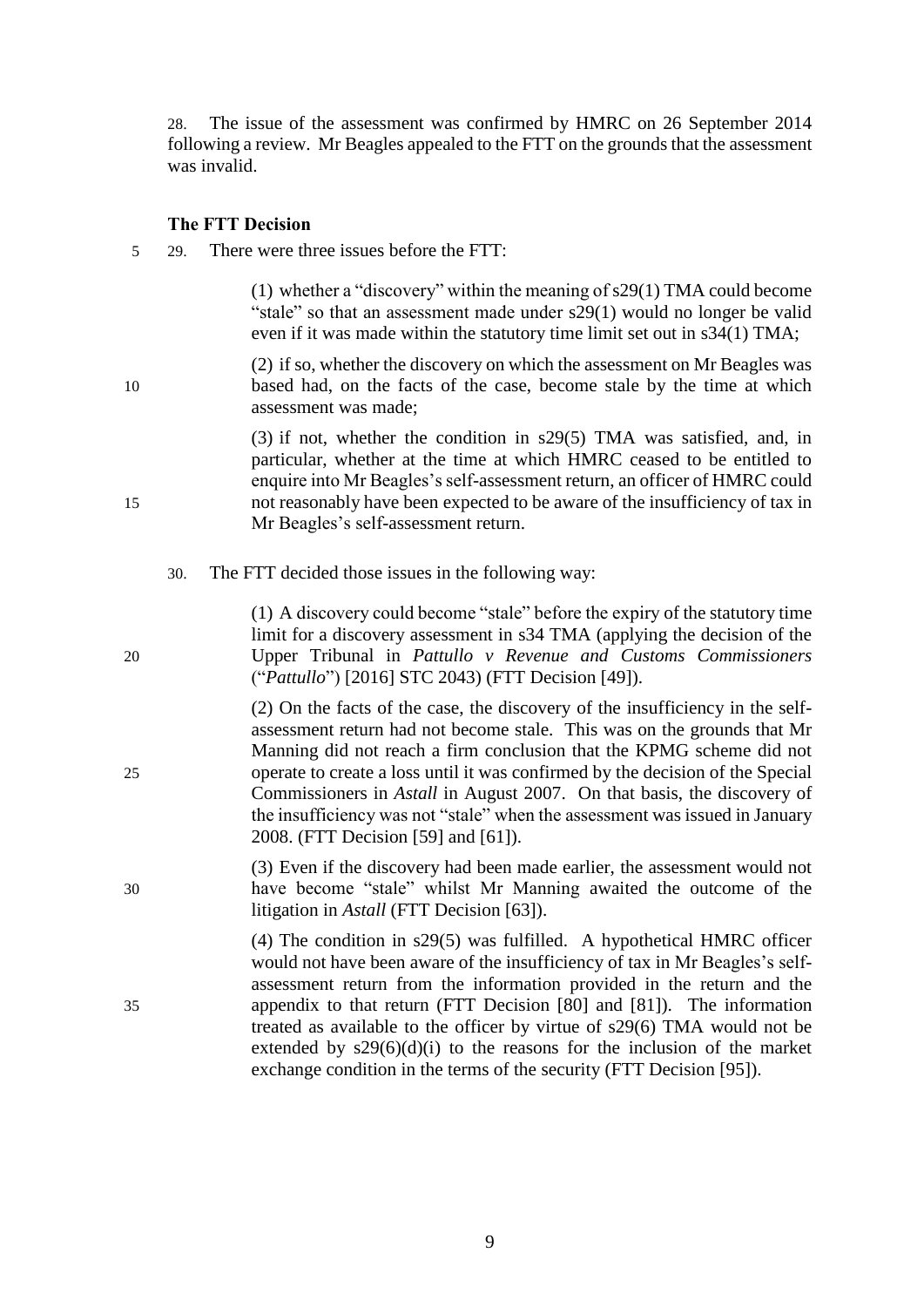### **The grounds of appeal**

31. Mr Beagles applied for permission to appeal against the FTT Decision. He set out four grounds of appeal in his application:

(1) first, that the FTT's conclusion that the date of discovery was on or 5 around 18 August 2007 was perverse, contrary to the evidence, and based on a misunderstanding of the law (Ground 1);

> (2) second, that the FTT's view that even if the discovery was made some time earlier, it was not stale was insufficiently reasoned, failed to deal with Mr Beagles's submissions, perverse and wrong in law (Ground 2);

10 (3) third, that the FTT erred in its approach to s29(5) TMA, in particular with regards to what the hypothetical officer would have been aware of (Ground 3);

(4) fourth, that the FTT erred in its approach to s29(6) TMA, in particular, whether the existence and relevance of a reason for the market change 15 condition could reasonably be inferred (Ground 4).

32. Permission was granted by the FTT on three of these grounds (Grounds 2, 3 and 4) in a decision dated 10 August 2017. Following an application to the Upper Tribunal, permission was granted in respect of the final ground (Ground 1) by the Upper Tribunal in a decision dated 14 September 2017.

20 33. Mr Beagles appealed to this Tribunal. In its response to the notice of appeal, HMRC challenged the conclusion of the FTT (at FTT Decision [49]) that it was possible for a discovery assessment to be invalid on the basis that the relevant discovery was sufficiently before the date of assessment that the assessment was stale.

### **Can a discovery become "stale"?**

25 34. Before we address Mr Beagles's grounds of appeal, we should first address the point raised in HMRC's response to the notice of appeal.

35. Before the FTT, HMRC argued that it was not possible for a discovery assessment to be invalid simply on the basis that the relevant discovery was made sufficiently before the date of the assessment that it had lost its quality of "newness" and had 30 become "stale" by the time that the assessment was made.

36. The FTT held (FTT Decision [49]) that it was bound by the decision of the Upper Tribunal in *Pattullo* to find that, in appropriate circumstances, a discovery once made could lose its quality of "newness" and become "stale" such that the assessment based on that discovery was invalid.

### 35 *The parties' submissions*

37. Mr Henderson renewed HMRC's argument before us. He submitted that there was no justification for importing a concept of "staleness" into the interpretation of the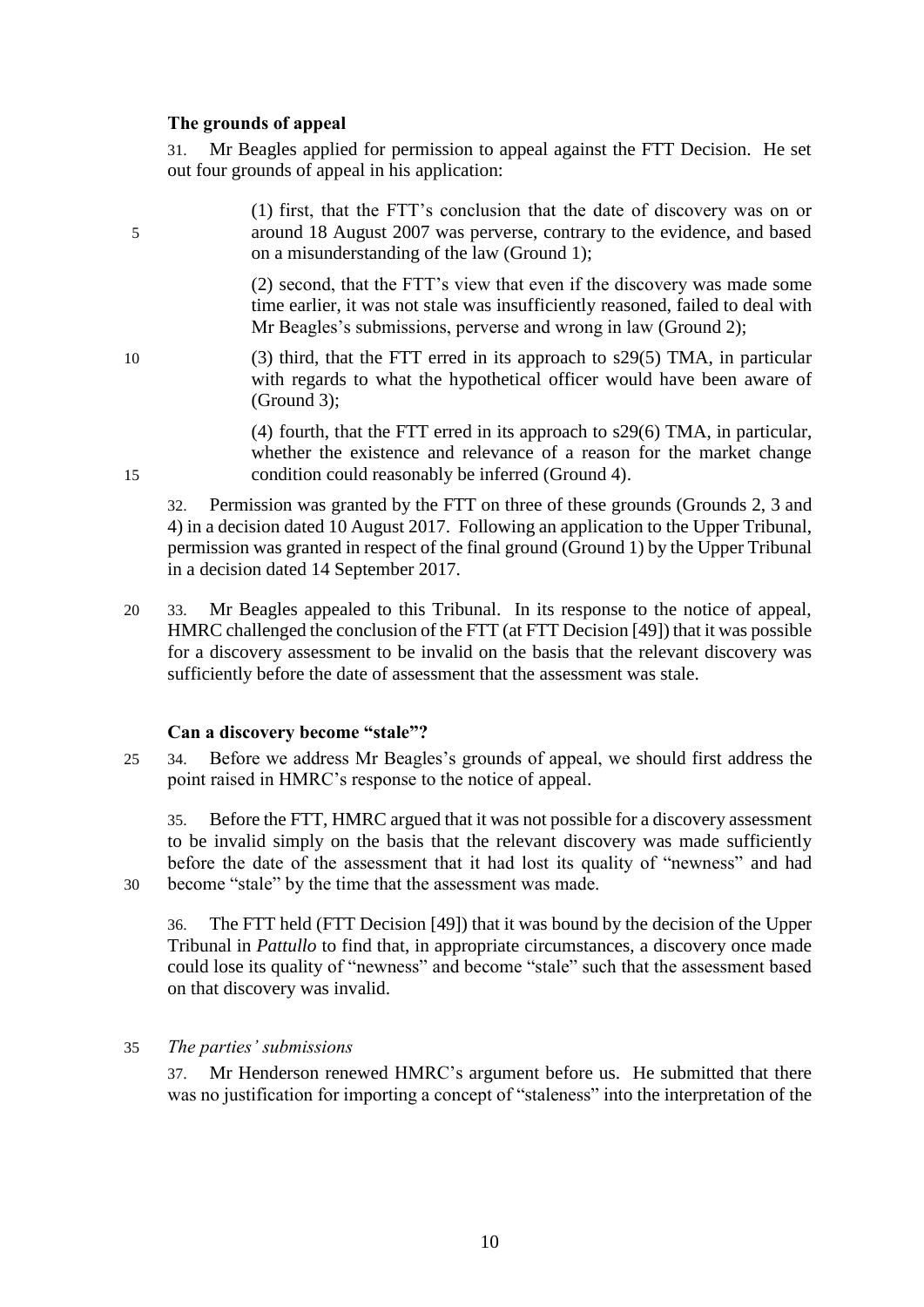legislation based on its wording or history. If and to the extent that certain decisions of the courts and tribunals suggest otherwise, they were wrong in law.

38. In support of this submission, Mr Henderson referred us to the treatment of discovery assessments in the period before the introduction of self-assessment in the 5 Finance Act 1994. Notwithstanding the numerous decisions which considered what constituted a "discovery" for the purpose of s29(1) TMA and its predecessor provisions, any requirement for "newness" was limited to the nature of the discovery itself (see, for example, the judgment of Viscount Simmonds in *Cenlon Finance Co. Ltd. v Ellwood* ("*Cenlon*") [1962] AC 782 at page 794 where he refers to the words "discovery of an 10 undercharge" in s41 of the Income Tax Act 1952 being "apt to include any case in which for any reason it *newly appears* that the taxpayer has been undercharged" (our emphasis)). There was no suggestion in the case law that an assessment could be invalid because the relevant discovery had become "stale". The only time limit on the making of the assessment following a discovery was the statutory time limit (now in 15 s34 TMA).

39. Mr Henderson said that this position had not been changed by the introduction of self-assessment. The previous cases on the meaning of "discovery" remained good law despite the changes made to the legislation to restrict the circumstances in which a discovery assessment could be made as part of the introduction of the self-assessment

20 regime (*Hankinson v Revenue and Customs Commissioners* [2012] STC 485 per Lewison LJ at [15]). Mr Henderson also noted that the summary of the features of the regime following the introduction of self-assessment in the judgment of Park J in *Langham v Veltema* [2002] STC 1557 (at [13] to [19]) did not refer to any possibility of a discovery assessment not being valid if it was made at a time when the discovery 25 ceased to be "new". Although Park J's decision in that case was reversed on appeal, his summary in paragraphs [13] to [15] was unaffected by that and was expressly followed by Henderson J in *Revenue and Customs Commissioners v Household Estate Agents Ltd* [2008] STC 2045 (at [28] to [29]).

40. There had, however, been a series of Upper Tribunal cases – *Charlton v Revenue*  30 *and Customs Commissioners* [2013] STC 866 ("*Charlton*"), *Pattullo*, and *Tooth v Revenue and Customs Commissioners* [2018] STC 824 ("*Tooth*") – in which it had been suggested that a discovery assessment may be invalid where the discovery has lost its "newness" or become "stale". Mr Henderson submitted that all of the references in these cases to a concept of "staleness" were obiter. Even if some of the statements were 35 not obiter, they were clearly wrong in law. Mr Henderson invited us not to follow those decisions.

41. Mr Firth relies on those very decisions in support of his submission that the FTT was correct to find that a discovery once made could lose its quality of "newness" and become "stale" such that any assessment based on such a discovery was invalid.

40 42. We did not understand Mr Firth to challenge the assertion that there was no express reference in the earlier cases – particularly those relating to the law before the introduction of self-assessment – to the possibility that an assessment might be invalid because of the failure of HMRC to act upon a discovery. However, he did not accept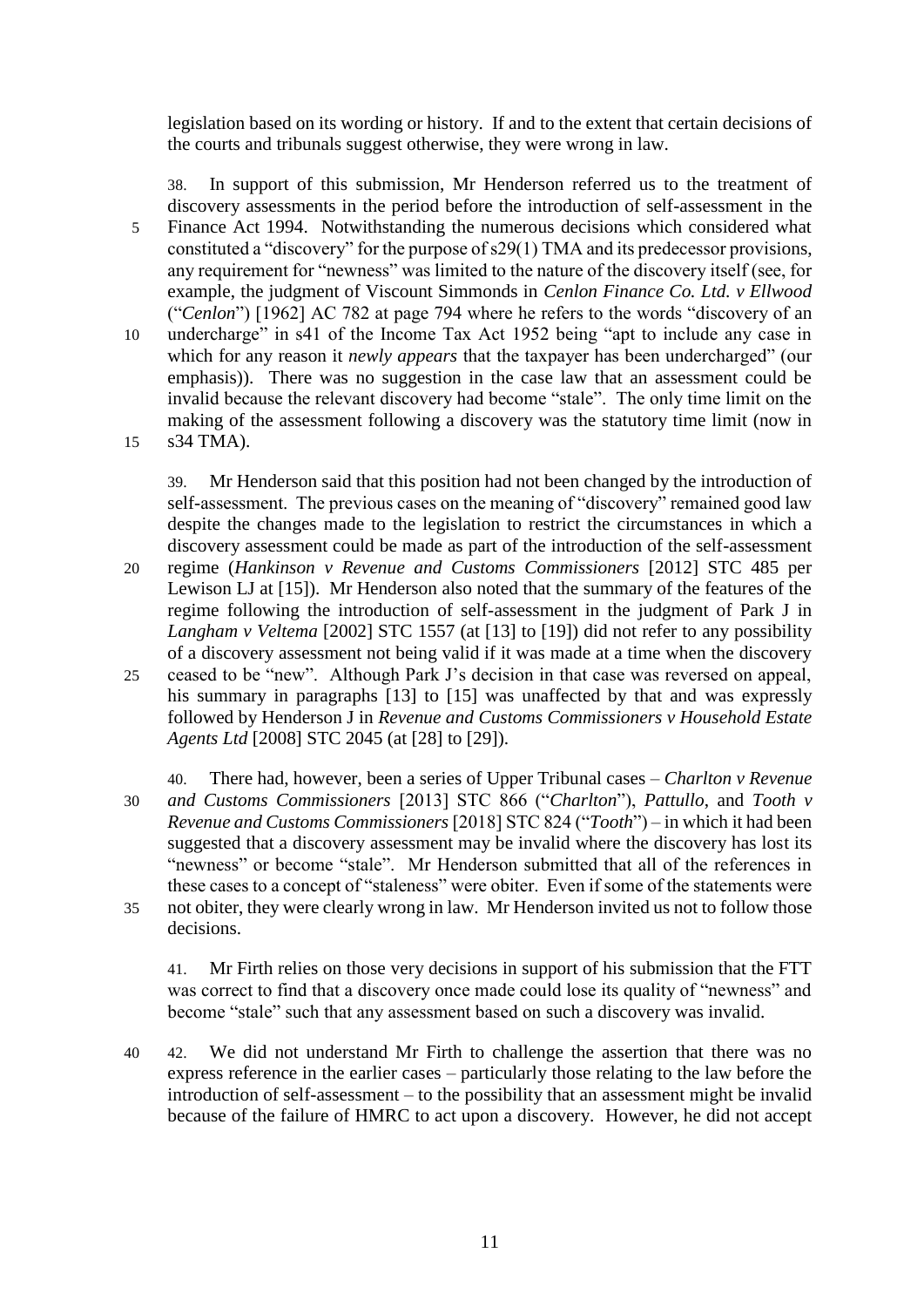the conclusion that there was no such principle within the concept of a discovery. It was clear that a discovery included a quality of "newness" (see Viscount Simmonds in *Cenlon*). Given the low threshold that HMRC had to overcome to demonstrate that there had been a discovery – which could extend to a change of mind on the part of an

5 officer of HMRC (see *Charlton* [37]) – the quality of newness, which was an essential part of the concept of a discovery, would have little or no meaning if it did not also imply a requirement on HMRC to act upon a discovery whilst it was still "new".

### *Discussion*

43. We should therefore turn to the cases in which the concept of "staleness" of a 10 discovery is mentioned.

44. The first such decision to which we were referred by the parties is the decision of the Special Commissioners in *Corbally-Stourton v Revenue and Customs Commissioners* [2008] STC (SCD) 907. That case also involved a participant in a tax avoidance scheme where HMRC had failed to open an enquiry within the normal time

15 limit. HMRC sought to raise an assessment under s29(1) TMA. At [44] of that decision, the Special Commissioner (Charles Hellier) said this in relation to the nature of a discovery in s29(1):

**44** There is one other aspect of the word "discover" to which I should refer. This arises from *Cenlon Finance Co Ltd v Ellwood* [1962] AC 20 782 to which I was referred by Miss Simler: a "discovery" is something newly arising, not something stale and old. The conclusion that it is probable that there is an insufficiency must be one which newly arises (from fresh facts or a new view of the law or otherwise).

- 45. This reference to a discovery requiring a quality of "newness" could be read as 25 limited to the nature of the discovery at the time at which it is made. The statement does not add anything to the argument that a discovery must retain that quality at the time that the relevant assessment is made. However, it does not detract from that argument. The case itself did not turn on that point.
- 46. The first case which expressly raises the prospect that a discovery might lose its 30 quality of newness with the result that an assessment could not be made under s29(1) even though the statutory time limit had not expired is *Charlton*. Once again, the case involved several participants in a tax avoidance scheme where HMRC had failed to open an enquiry within the statutory time limit. It was only when the papers were passed to the senior officer in charge of enquiries into the scheme, a Mr Cree, that 35 HMRC sought to raise assessments on the taxpayers under s29(1) TMA. The evidence was that Mr Cree first became aware of the insufficiency in the taxpayers' returns in March 2009. However, he did not raise the assessments until July 2009 whilst he waited for the decision of the Court of Appeal in the case of *Drummond v Revenue and Customs Commissioners* ("*Drummond*") [2009] STC 2206, a case which related to a
- 40 similar but not identical scheme.

47. The First-tier Tribunal allowed the taxpayers' appeal on the grounds that the conditions for assessment in s29(5) were not met. The Upper Tribunal (Norris J and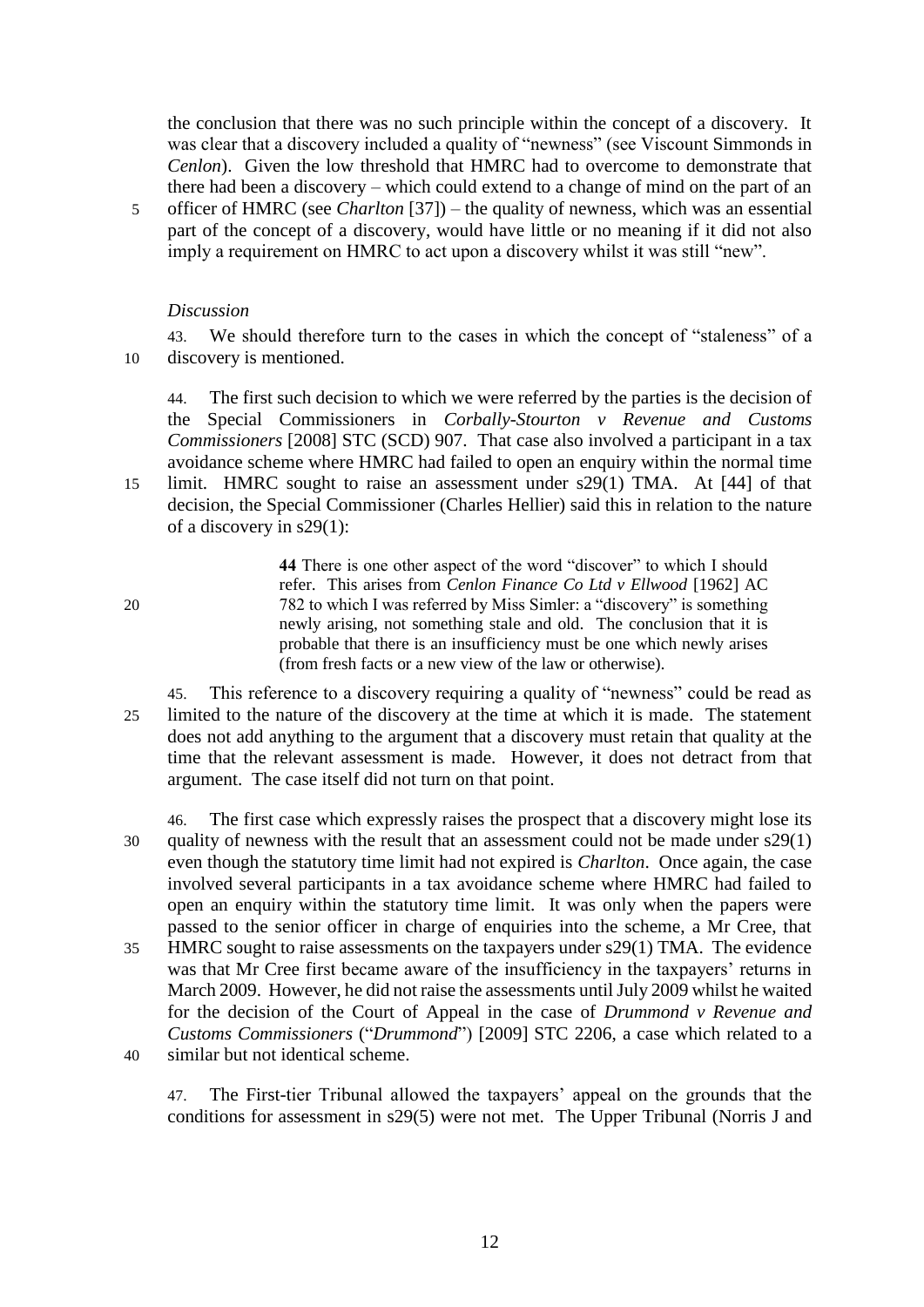Judge Berner) dismissed HMRC's appeal. One of the issues before the Upper Tribunal was whether or not Mr Cree had made a discovery for the purposes of s29(1). The Tribunal said this at [37] of its decision:

**37** In our judgment, no new information, of fact or law, is required for 5 there to be a discovery. All that is required is that it has newly appeared to an officer, acting honestly and reasonably, that there is an insufficiency in an assessment. That can be for any reason, including a change of view, change of opinion, or correction of an oversight. The requirement for newness does not relate to the reason for the conclusion 10 reached by the officer, but to the conclusion itself. If an officer has concluded that a discovery assessment should be issued, but for some reason the assessment is not made within a reasonable period after that conclusion is reached, it might, depending on the circumstances, be the case that the conclusion would lose its essential newness by the time of 15 the actual assessment. But that would not, in our view, include a case, such as this, where the delay was merely to accommodate the final determination of another appeal which was material to the liability question. Such a delay did not deprive Mr Cree's conclusions of their essential newness for s 29(1) purposes.

20 48. This is the first case in which it is expressly stated that there may be circumstances in which, if an assessment is not made within a reasonable period after the discovery, the discovery might lose its essential newness so that the assessments itself might be invalid. The statement is clearly obiter. For the reasons set out in [37], the Upper Tribunal found that, in any event, the discovery was not "stale" and decided the case 25 on the grounds that the condition in s29(5) was not satisfied.

49. The next case to which we were referred is the Upper Tribunal's decision in *Pattullo*.

50. In this case, the facts are similar to those in *Charlton*. The First-tier Tribunal decided that the "staleness" of a discovery was determined only by reference to the 30 statutory time limit in s34 TMA. The Upper Tribunal (Lord Glennie) found (at [55]) that, in this respect, the First-tier Tribunal had erred in law. The Upper Tribunal said this at [52] and [53].

**52** So far as concerns the question of law, namely whether any discovery under s 29(1) has to be acted upon while it remains fresh (or before it 35 becomes stale), I prefer the submissions for the taxpayer. Quite apart from the support given to this submission by the passages in *Charlton* and *Corbally-Stourton* to which I have referred, which are highly persuasive, the requirement for the discovery to be acted upon while it remains fresh appears to me to arise on the natural meaning of s 29(1) 40 itself. That sub-section provides that "if" HMRC discover certain matters then they may, subject to what follows later in the section, make an assessment in the amount needed to make good the loss of tax. The word "if", like many words in the English language, has a variety of shades of meaning. It may be purely conditional. But it may equally have 45 a temporal aspect, as in the expression "if and when" (e.g. if the sun comes out we shall go to the beach). I do not regard this as stretching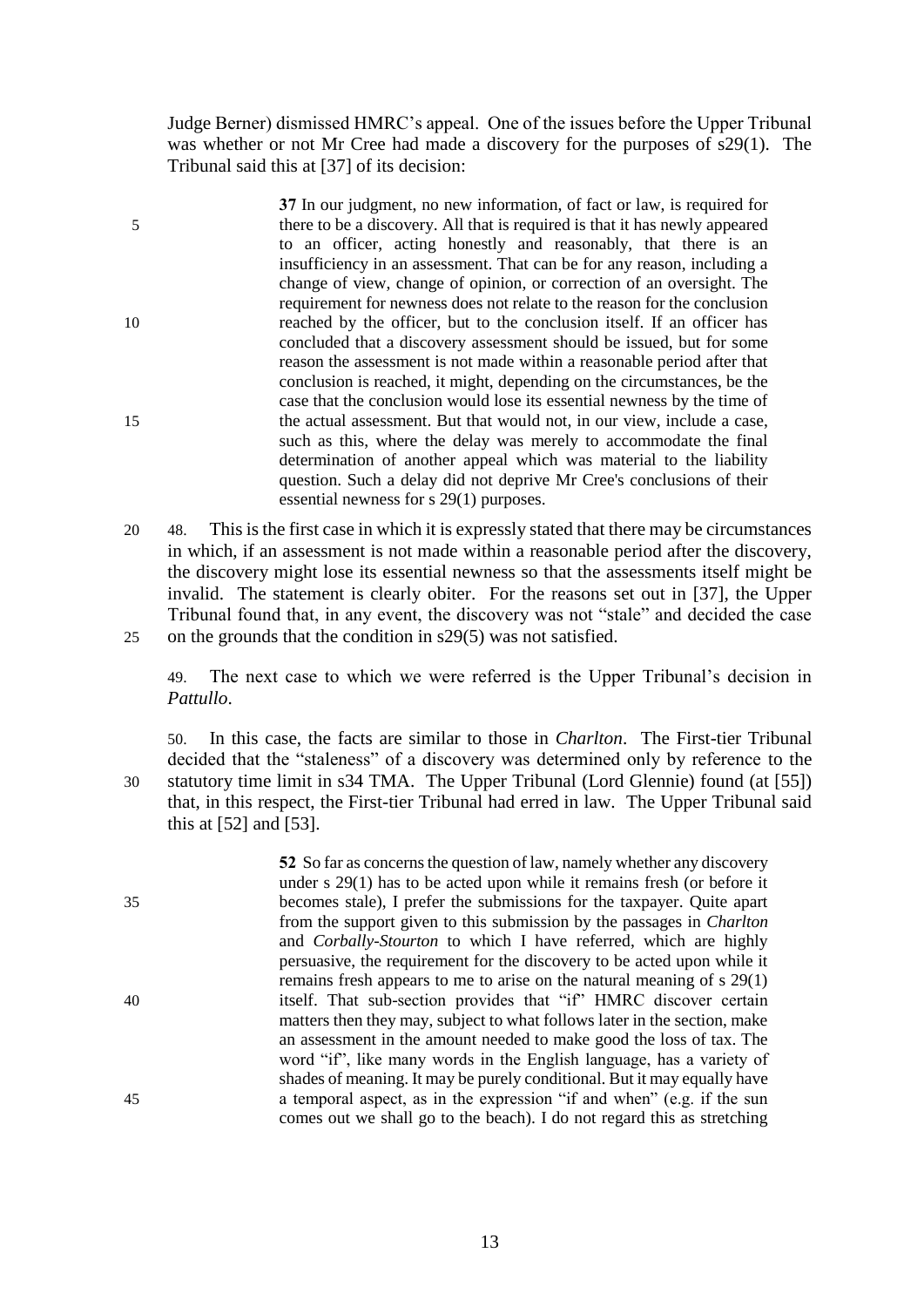the meaning of "if". The context makes it clear that an assessment may be made if and when it is discovered that the assessment to tax is insufficient. It would, to my mind, be absurd to contemplate that, having made a discovery of the sort specified in s 29(1) , HMRC could in effect 5 just sit on it and do nothing for a number of years before making an assessment just before the end of the limitation period specified in s  $34(1)$ .

**53** However, the word "if", as used in this way in the sub-section, does not mean "immediately". Mr Gordon was right, in my view, to accept 10 that the discovery could be kept fresh for the purposes of being acted upon later. As he accepted, each case would turn on its particular facts. He gave the example of notification being given to the taxpayer of the discovery in the expectation that matters could be resolved without the need for a formal assessment to be made. No doubt there are many other 15 examples which could be given. The UT in *Charlton* at para 37 recognise that the decision in each case will be fact sensitive. I do not think it would be helpful to try to define the possible circumstances in which a discovery would lose its freshness and be incapable of being used to justify making an assessment. But I consider that Mr Gordon 20 was right to accept that it would only be in the most exceptional of cases that inaction on the part of HMRC would result in the discovery losing its required newness by the time that an assessment was made.

51. Having reached that conclusion, the Upper Tribunal went on to consider the Firsttier Tribunal's findings of fact regarding the timing of the discovery, which were also 25 challenged by the taxpayer. On the facts of the case, the Upper Tribunal accepted that it could not disturb the findings of fact made by the First-tier Tribunal that the discovery was made in November 2009, only a matter of months before the assessment was made. On that basis, the Upper Tribunal decided that discovery was not "stale" at the time at which the assessment was made and so dismissed the appeal ([62] and [65]).

30 52. In *Pattullo* therefore the question of "staleness" was directly in point before the Upper Tribunal and critical to its line of reasoning. If Lord Glennie had not reached the conclusion that he did on the question of staleness, he would simply have dismissed the appeal.

53. In passing, we note that Lord Glennie expressed the view that a delay of 18 35 months would have rendered the relevant discovery stale "on any view" (*Pattullo* [57]) and that he expressed this view in the context of a delay arising whilst awaiting a decision of a relevant court or tribunal.

54. The final case to which we were referred on this issue was *Tooth*. The facts are much the same as those in *Charlton* and *Pattullo* in that the case involved the issue of 40 a discovery assessment by HMRC to participants in a tax avoidance scheme where HMRC had failed to open an enquiry within the relevant statutory time limit. The Firsttier Tribunal found that the assessment was invalid because the condition in s29(4) TMA was not satisfied. HMRC appealed against this decision. In its response to the notice of appeal, the taxpayer contended that there was no discovery.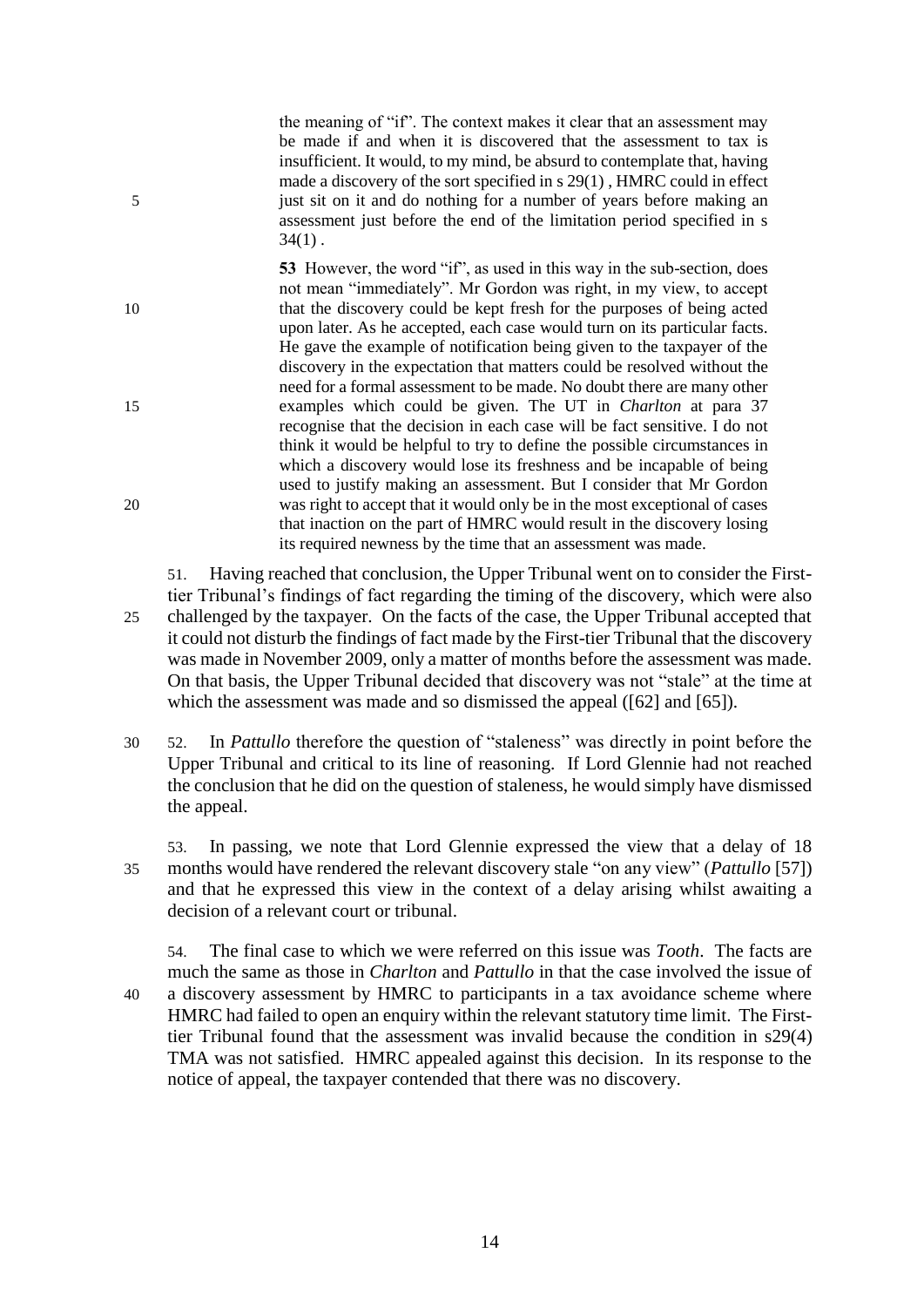55. The Upper Tribunal (Marcus Smith J and Judge Hellier) dismissed HMRC's appeal on the first point, namely that the condition in s29(4) TMA was not satisfied on the facts of the case. The Upper Tribunal went on to express its views on the discovery issue. At [79(3)], the Upper Tribunal said this:

- 5 (3) We entirely agree with the Upper Tribunal in *Charlton* that on making a discovery, HMRC must act expeditiously in issuing an assessment. If, to use the words of *Charlton*, an officer has made a discovery, then any assessment must be issued whilst the discovery is "new".
- 10 56. The Upper Tribunal also said this at [83].

**83** No doubt the facts that triggered the letter of 14 August 2009 could have amounted to a "discovery". However, that would mean that the discovery was made in 2009, whereas the discovery assessment was made some five years later in 2014. If and to the extent that this was the 15 discovery, then (for the reason given in paragraph 79(3) above) the assessment upon which it was based was stale and should never have been made.

57. These statements therefore support the contention in *Pattullo* that the discovery

must remain "new" at the time of the assessment if the assessment is to remain valid. 20 However, the statements in *Tooth* are clearly obiter; the Upper Tribunal had decided the case on the s29(4) issue.

58. In the absence of the authorities, we can see some force in the submission that the concept of "newness" involved in a discovery relates simply to the nature of the discovery at the time at which it is made. Whilst we accept Mr Firth's arguments that 25 the implication of a requirement for HMRC to act promptly following any discovery promotes efficiency in the administration of tax and that the concept of a discovery must clearly involve something new (as confirmed by the House of Lords in *Cenlon*),

- on the words of s29(1), there is nothing express which would appear to provide for any requirement that the discovery must retain that quality until the assessment is made. 30 The only requirement on the face of the legislation is that an assessment under s29(1)
	- can only be made following a discovery.

59. Nevertheless, whatever might be said of the status of the statements of the Upper Tribunal in *Charlton* or in *Tooth* on this issue, in our view, the decision of the Upper Tribunal in *Pattullo* is not obiter. A decision of the Upper Tribunal is not binding on a

- 35 later Upper Tribunal (see *Raftopoulou v Revenue and Customs Commissioners* [2018] STC 988 at [24]). As a tribunal of coordinate jurisdiction the later tribunal will follow the decision of the earlier one unless it is convinced that the earlier decision is wrong (see *Gilchrist v. Revenue and Customs Commissioners* [2014] STC 1713 at [94] referring back to *Secretary of State for Justice v B* [2010] UKUT 454 (AAC) at [40]).
- 40 We are not convinced *Pattullo* is wrong, particularly given the existence of the other similar (obiter) statements and so we will follow it.

60. It seems to us that, given the state of the authorities at the Upper Tribunal level, the question of whether a discovery is capable of becoming "stale" is a matter best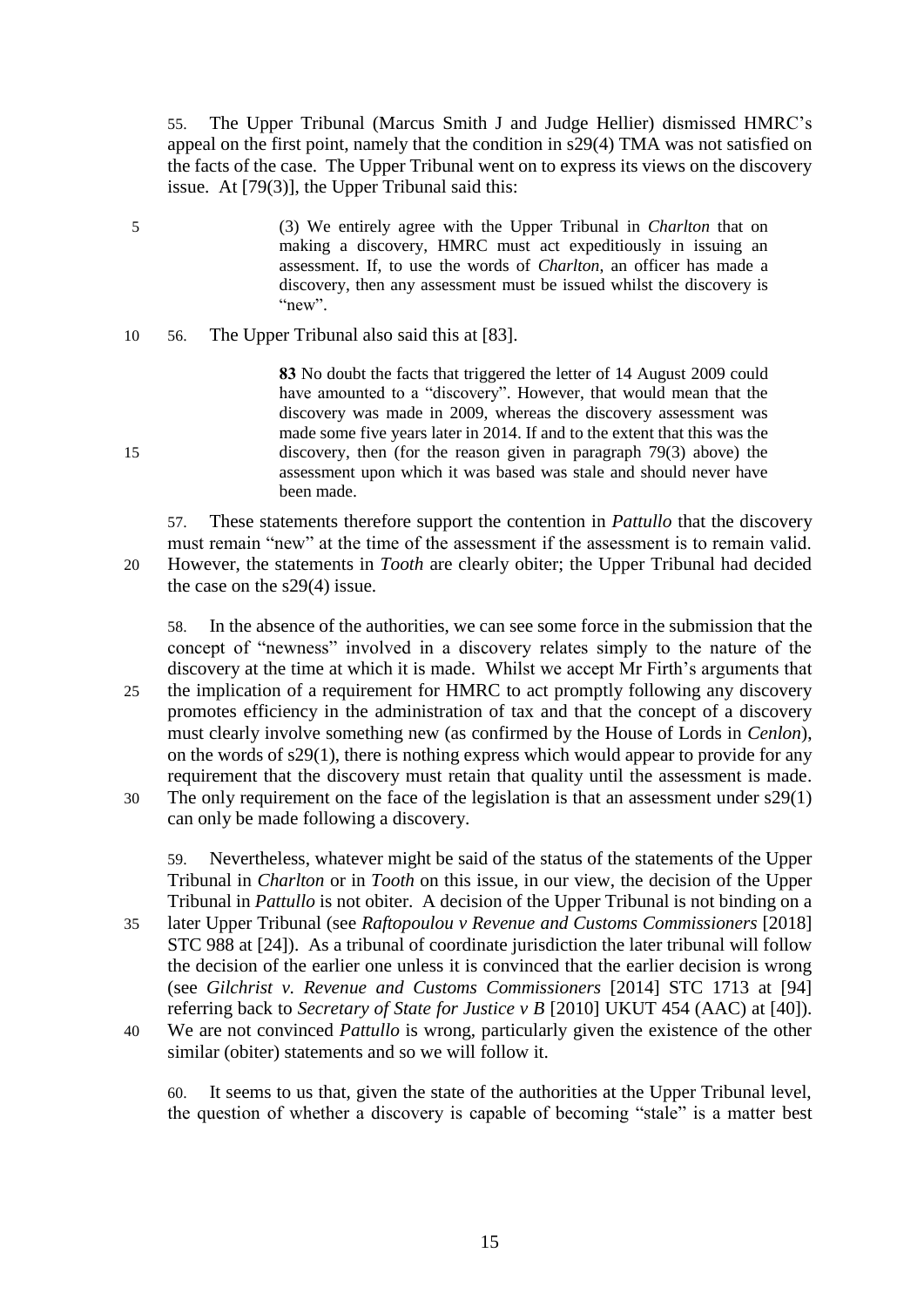reviewed by the higher courts. We recognise both sides of the argument, particularly, on the one side, the point that it seems wrong not to require HMRC to make an assessment promptly once a discovery has been made, and, on the other, the simple point that the legislation does not make any express provision for any kind of limitation 5 period except that specified by s34 TMA and so in *Pattullo* the Upper Tribunal pressed the word "if" into action to achieve that end.

61. On that basis, we reject Mr Henderson's submission that there is no concept of "staleness" involved in a discovery.

### **Ground 1: the date of discovery**

10 62. The first two of Mr Beagles's grounds of appeal go to the question of whether or not the discovery was stale by the time of the assessment.

63. By Ground 1, Mr Beagles challenges the FTT's conclusion (FTT Decision [61]) that Mr Manning did not make a discovery until after the decision of the Special Commissioner in *Astall*.

15 *The parties' submissions*

64. Mr Firth says that Mr Manning made the relevant discovery on or before 1 August 2005 when he sent the letter to KPMG in which he informed KPMG that HMRC had received advice from leading counsel and was prepared to challenge the scheme in the courts. Mr Firth refers to the transcript of Mr Manning's evidence to the FTT. In that 20 evidence, Mr Manning confirmed under cross-examination by Mr Firth that, when the letter was written, it was his personal view that the scheme did not achieve a tax loss. The FTT found as a fact (FTT Decision [24]) that Mr Manning held the view at the time that the KPMG scheme did not work.

65. There is evidence that Mr Manning made the discovery before 1 August 2005. 25 Mr Firth noted that the 1 August 2005 letter referred to a further letter of 11 March 2005 from Mr Manning to KPMG which was not available to the FTT. In his evidence, Mr Manning had confirmed that it was unlikely that his view would have changed between 11 March 2005 and 1 August 2005. This is recorded as a fact by the FTT (FTT Decision [24]).

30 66. The letter also referred to Mr Beagles's return. So it is clear that Mr Manning was aware of the insufficiency in Mr Beagles's return at that time. Once again this is recorded in the FTT's findings of fact (FTT Decision [24]).

67. Mr Firth says that the FTT's conclusion (at FTT Decision [61]) that it "newly appeared" to Mr Manning on 18 August 2007 that there was an insufficiency after the 35 decision in *Astall* is therefore completely at odds with its own findings of fact. Mr Manning made the discovery on or before 1 August 2005.

68. Mr Henderson says that this is a challenge to a finding of fact by the FTT. The evidential burden in such cases is high. It was quite open to the FTT on the facts to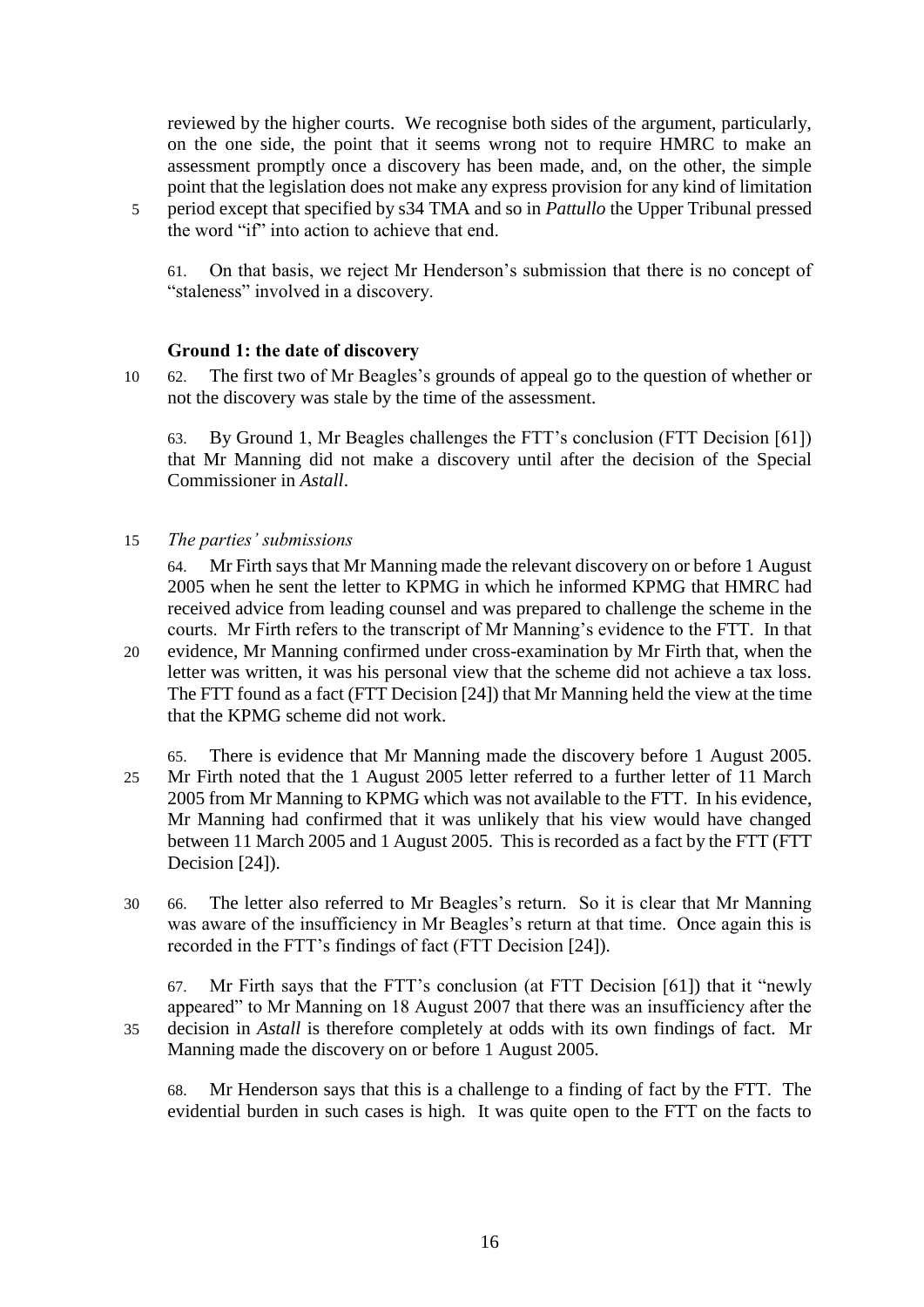find that Mr Manning's confidence in his conclusion fluctuated over time and that it was only following the decision of the Special Commissioner in *Astall* that he came to a firm conclusion that the KPMG scheme did not create a tax loss.

### *Discussion*

5 69. On this issue, we agree with Mr Firth.

70. There was no material argument between the parties on the meaning of a discovery in s29(1). It is a relatively low threshold. The relevant officer must come to a conclusion or have "found out" from the evidence before him or her that there is an insufficiency in the return (see, for example, Bray J in *R v Commissioners for the* 

- 10 *General Purposes of Income Tax for Kensington ex parte Aramayo* 6 TC 279 at page 283 or Lord Normand in *Inland Revenue v Mackinlay's Trustees* [1938] SC 765 at page 771). That conclusion must be "new" (per Viscount Simmonds in *Cenlon*). The cases also suggest that a discovery involves both a subjective and an objective element. The officer must believe that the available information points in the direction of a discovery
- 15 and that belief must be a reasonable one for the officer to hold (*Anderson v Revenue and Customs Commissioners* [2018] STC 1210 ("*Anderson*") [28] – [30]). On receipt of the draft decision, HMRC indicated that it wishes to reserve its position on *Anderson*.

71. Against that background, on the findings of fact made by the FTT, it is clear that Mr Manning had made a discovery of the insufficiency in Mr Beagles's return at the 20 very latest by 1 August 2005 and possibly earlier.

72. By that date, Mr Manning was of the view that the scheme did not operate to create a loss and was aware of the insufficiency in Mr Beagles's return. He had "found out" that there was an amount that was omitted from the return. That was a reasonable belief to hold given the advice that had been received from leading counsel. The 25 subjective and objective tests in *Anderson* were met.

73. The FTT's finding that the "discovery" took place at a later stage following the decision in *Astall* was on the grounds that Mr Manning did not actually reach his conclusion that the KPMG scheme did not operate to create a loss until that time (FTT Decision [59] and [61]) and that, although Mr Manning may have had a "strong 30 suspicion" at an earlier stage that the KPMG scheme did not work it was not until that time that he came to a "firm conclusion" (FTT Decision [60]).

74. That finding was not consistent with the FTT's own findings of fact (at FTT Decision [24]). Those findings must, in our view, amount to a discovery. Whilst we accept that it might be possible for an officer to discover the same insufficiency in a 35 return more than once if it is for different reasons, it is not, in our view, possible for an officer to make the same discovery twice for the same reasons. The insufficiency cannot "newly appear" to the officer for a second time (to use the words of Viscount Simmonds in *Cenlon*).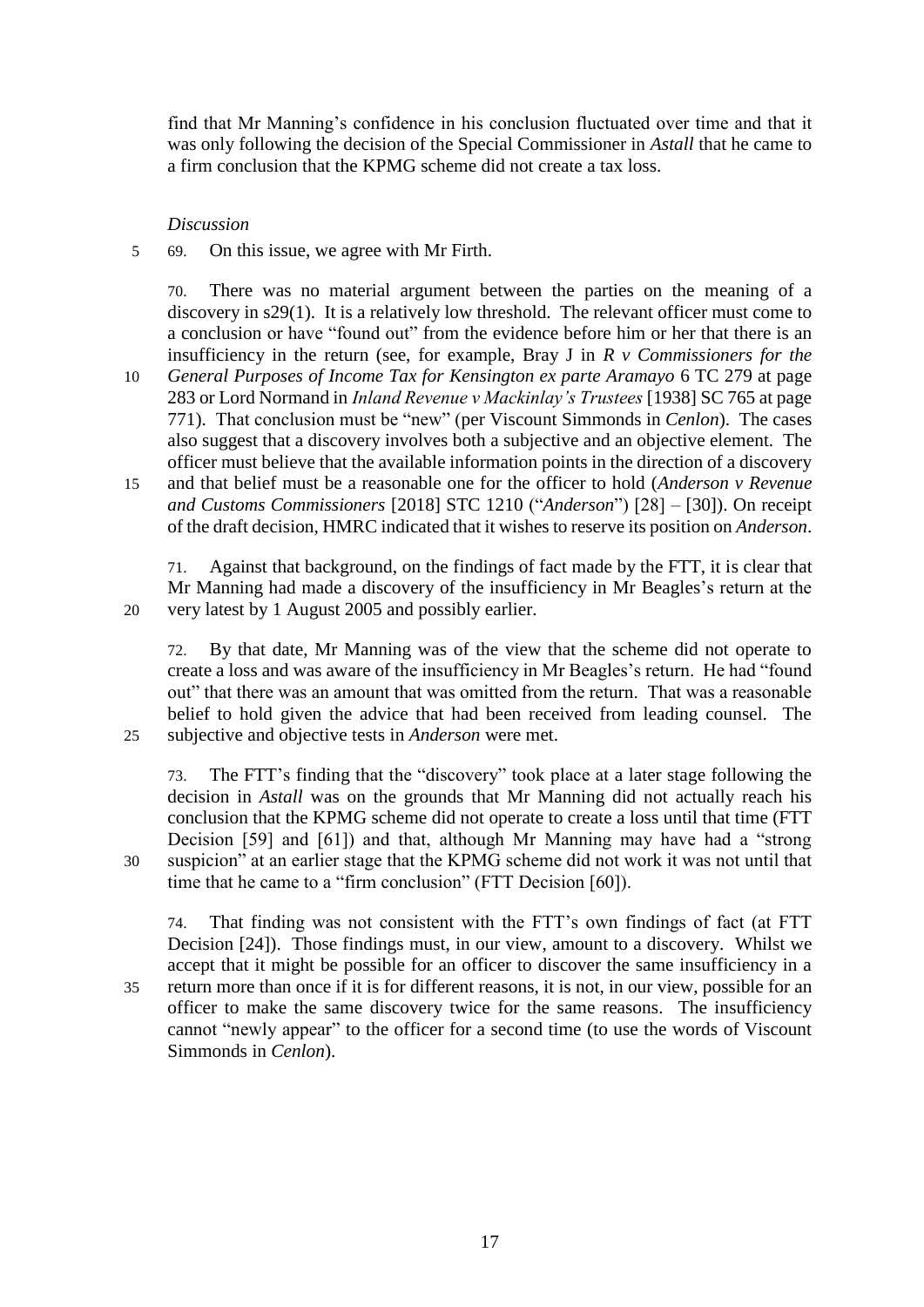75. For this reason, in relation to Ground 1, we agree with Mr Firth that the FTT made an error of law in concluding that the discovery was made following the decision of the Special Commissioners in *Astall*.

#### **Ground 2: was the discovery stale when the assessment was made?**

- 5 76. A finding in Mr Beagles's favour on Ground 1 is not enough to dispose of this matter since at [63] the FTT decided, in the alternative, that, even if Mr Manning had made a discovery at an earlier stage (which we have now held he did), the discovery would still not have been "stale" by the time at which the assessment was made because the delay in making the assessment was merely to accommodate the final determination
- 10 of an appeal which was material to the liability in question (relying upon the decision in *Charlton* at [37]). By Ground 2, Mr Beagles's challenges this conclusion.

#### *The parties' submissions*

- 77. Mr Firth criticises the FTT's reasoning:
- (1) He refers to the decision of the Upper Tribunal in *Pattullo* to the effect 15 that a delay of 18 months following a discovery would render an assessment stale "on any view" (*Pattullo* [57]). That comment was made in the context of the ongoing litigation, in that case, the case of *Drummond* in the High Court ([2008] STC 2707) and in the Court of Appeal ([2009] STC 2206).
- (2) The possibility of a delay in order to await a material decision was also 20 mentioned in the decision in *Charlton* [37] but in that case the delay was to await the decision of the Court of Appeal in *Drummond* a matter of months later. In *Tooth*, a delay of five years was regarded as capable of rendering a discovery "stale" without any qualification.
- (3) Parliament could not have intended that HMRC should be able to delay 25 the issue of an assessment for an inordinate period in order to await the decision in another appeal. That was particularly so in the circumstances of this case. No litigation had commenced when the discovery was made. There could be no certainty that any such decision would arise.
- (4) If the FTT was relying upon *Charlton*, it would have been necessary for 30 the FTT to review the evidence. It did not. There was no evidence that Mr Manning was awaiting the decision of another court or tribunal. The opposite was true. Mr Manning took steps to issue the assessment in the period prior to the decision of the Special Commissioner in *Astall*. The only reason that an assessment was not made before the decision in *Astall* was 35 that Mr Manning was "drowning in stuff".
	- 78. Mr Henderson makes the following points:

(1) It is clear from the case law that it was only in "the most exceptional circumstances" (*Pattullo* [53]) that inaction on the part of HMRC would prevent a valid discovery assessment being issued before the statutory time 40 limit.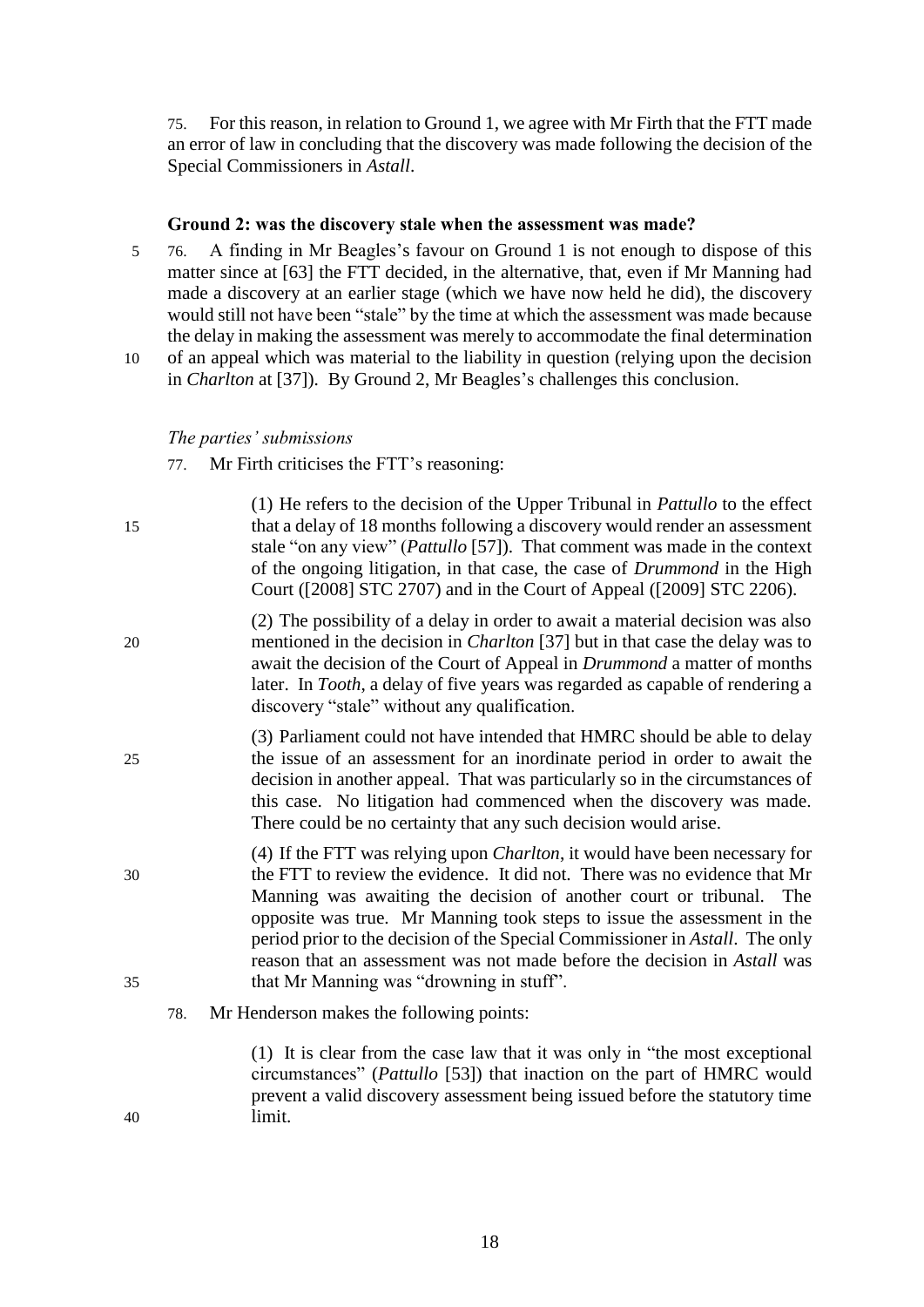(2) In particular, the authorities show that an assessment could be deferred to await a determination of an appeal that is material to the liability in question (*Charlton* [37]) or could be kept "fresh" by communication with the taxpayer (*Pattullo* [53]). In this case, HMRC had informed KPMG and 5 Mr Beagles in their letter of 1 April 2005 that a discovery assessment would be made at a later stage if the challenge to the other participants in the KPMG scheme was successful.

### *Discussion*

79. We have accepted that a discovery can lose its quality of "newness" such that a 10 valid assessment cannot be made under s29(1). This leads to the question of when a discovery will lose its character.

80. In *Pattullo*, Lord Glennie suggested that a discovery would become stale "on any view" after a period of 18 months (*Pattullo* [57]). In *Tooth*, the Upper Tribunal expressed the view that a discovery would be stale if the assessment was issued five 15 years later (*Tooth* [83]). These statements are made notwithstanding the observation of Lord Glennie in *Pattullo* that a discovery will only lose its quality of "newness" in "the most exceptional of circumstances" due to inaction on the part of HMRC (*Pattullo* [53]).

81. On the other hand, as we have mentioned above, in *Charlton*, the Upper Tribunal 20 suggested that a delay (in that case of three or four months) "merely to accommodate the final determination of another appeal which was material to the liability question" would not cause a discovery to lose its essential newness (*Charlton* [37]). In *Pattullo*, Lord Glennie accepted that a discovery could be kept fresh for the purposes of being acted upon later, for example, by HMRC notifying the taxpayer of a discovery in "the 25 expectation that matters could be resolved without the need for a formal assessment" (*Pattullo* [53]).

82. In the present case, Mr Manning made the discovery at the latest by 1 August 2005. (Mr Firth argued for the possibility that the discovery might have been made earlier, but, even if that were the case, we do not think that it adds to the case.) There 30 was a delay of nearly two and a half years before the assessment was issued in January 2008. That is a lengthy delay.

83. There was no on-going litigation at the time of the discovery. Mr Manning was not waiting for the decision in *Astall* throughout the whole period between the discovery and the issue of the assessment. The evidence shows that HMRC actively considered 35 the issue of an assessment in Mr Beagles's case in the period before closure notices were issued to the taxpayers who were involved in the *Astall* case in January 2007, but for various reasons the assessments were not issued. This is not a case like *Charlton* where the issue of the assessment was delayed for a few months to await a final determination of a relevant appeal that was on-going at the time of the discovery. At

40 the time of the discovery, Mr Manning could not have known whether there would be any relevant litigation or whether any such litigation would be finally determined before the expiry of the statutory time limit for the issue of an assessment in s34 TMA.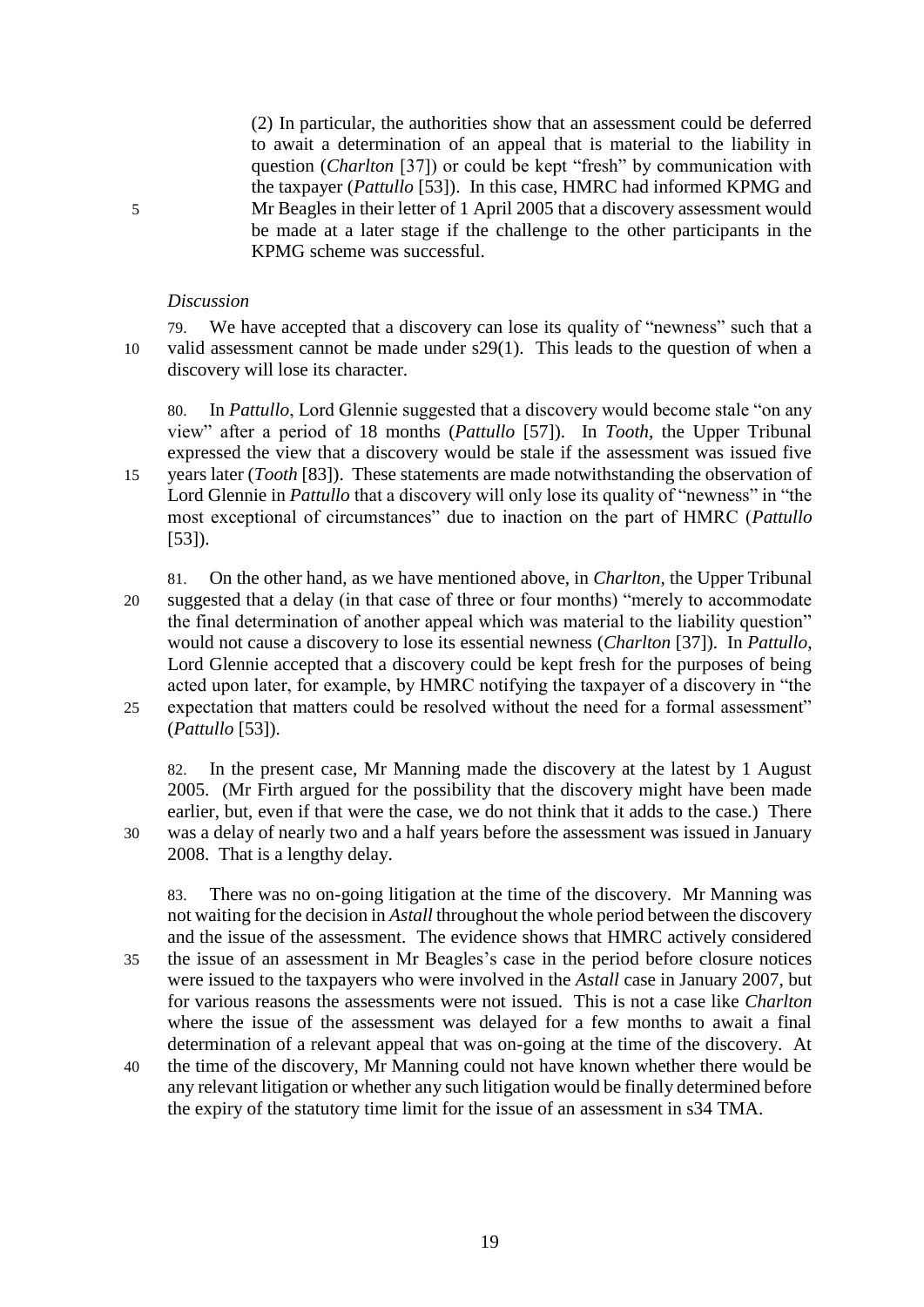84. The letter of 1 August 2005 referred to Mr Beagles's case. In it, Mr Manning stated that if the KPMG scheme was found to be in whole or in part unsuccessful, HMRC would consider the issue of a discovery assessment. The prospect of a discovery assessment was referred to again in Mr Manning's letter to KPMG in 5 December 2005. This is akin to the circumstance to which Lord Glennie referred in *Pattullo* where HMRC might notify a taxpayer of a discovery in the expectation that matters could be resolved without the need for a formal assessment. However, if a concept of staleness is to have any meaning, HMRC cannot use a notification like that to justify leaving a matter open without taking any action for an unlimited period.

- 10 85. The 18 month period referred to by Lord Glennie in *Pattullo* contemplated that, if the discovery had been made following the decision of the High Court in *Drummond* (which it was not), HMRC would have had to issue an assessment well before the end of that period in order to for the discovery to retain its newness, notwithstanding the on-going litigation.
- 15 86. We take a similar approach to the notification in Mr Manning's letter of 1 August 2005. The delay of two and a half years in the issue of the assessment was material. If the discovery was to retain its quality of "newness" notwithstanding that delay, it was incumbent upon HMRC to take further steps in order to preserve that quality in the period between the making of the discovery and the issue of the assessment in January
- 20 2008. In our view, the discovery had lost its quality of newness by the time of the issue of the assessment and so the assessment was not valid. We therefore disagree with the FTT's alternative conclusion (at FTT Decision [63]).

87. Our conclusion on this point decides this appeal in favour of Mr Beagles. However, we heard full argument on the remaining issues before us and accordingly 25 have set out our conclusions on those issues below.

## **Ground 3: an officer of HMRC should have been reasonably aware of the insufficiency in the return from the information available**

88. Section 29(3) TMA provides that a taxpayer who has made a self-assessment return can only be assessed under a discovery assessment if one of two conditions is 30 met.

89. The first condition (fraudulent or negligent conduct on the part of the taxpayer) is found in s29(4). It is not relevant in this case.

90. The second condition is found in s29(5). In summary, s29(5) requires that a hypothetical HMRC officer could not have been reasonably expected to have been 35 aware of the insufficiency of tax from the information made available to him or her at the relevant cut-off time. In this case, the relevant cut-off time is the time at which the officer ceased to be entitled to enquire into the return.

91. For the purpose of the condition in s29(5), the information that is treated as made available to the hypothetical HMRC officer is set out in s29(6), which, again in 40 summary, is the information that is contained in the return or accompanying documents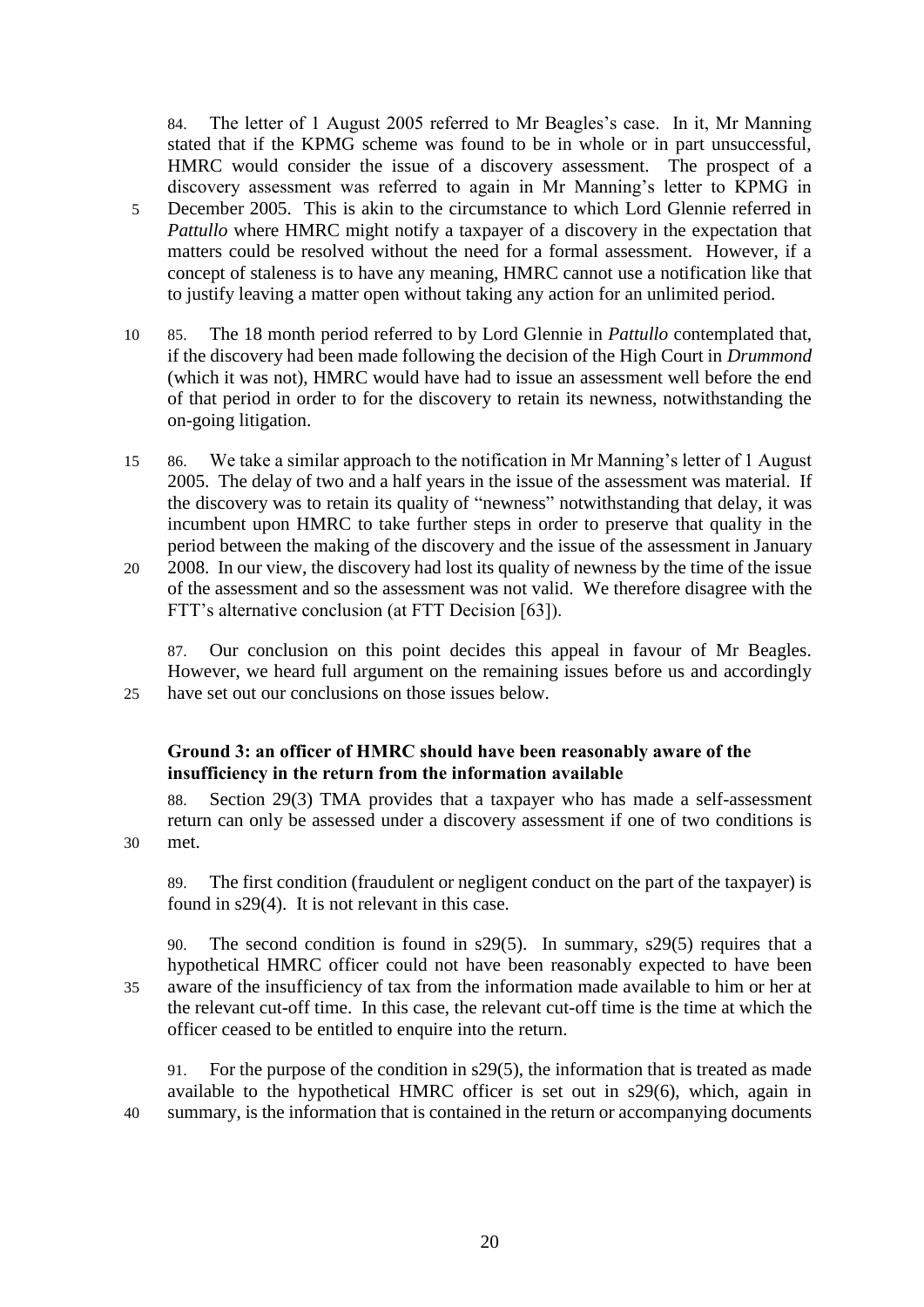provided by the taxpayer or information the existence of which and the relevance of which as regards the insufficiency of tax could reasonably be expected to be inferred by the officer from the return and any accompanying documents.

92. The FTT decided that the condition in s29(5) TMA was met (FTT Decision [83]). 5 By Ground 3, Mr Beagles challenges that conclusion.

## *The FTT's approach*

93. The FTT referred to the decision of the Court of Appeal in *Sanderson v Revenue and Customs Commissioners* [2016] STC 638 ("*Sanderson*") and in particular to the judgment of Patten LJ at ([17] to [22]) where he refers to the principles relevant to the 10 application of s29(5).

94. Having done so, the FTT sought to determine whether it was reasonable to expect that a hypothetical officer would have been able to perform the analysis undertaken by the Special Commissioner in *Astall* so as to reach the conclusion that the security was not a deep gain security. This was done by identifying each occasion on which the 15 security might on its terms be redeemed at a "deep gain" (namely those to which we referred in sub-paragraphs (a) to (c) of [11(3)] above as Option A, Option B and Option C) to determine whether such an officer would have been able, by reference to the information available to the officer in Mr Beagles's return or his or her own knowledge or commercial awareness, to exclude those occasions from the analysis (FTT Decision 20 [72] to [78]).

95. The FTT concluded that it was not reasonable to expect a hypothetical officer to perform that analysis either because there was insufficient information available from the return or that the officer would not have the relevant level of commercial awareness. The FTT noted, in particular, that the return did not disclose that the arrangements were

25 part of an avoidance scheme or that the terms of the security were artificially constructed so that it might be treated as a relevant discounted security (FTT Decision [80]) and contrasted the level of information available to the officer from the return with that available to the Special Commissioner in *Astall* (FTT Decision [81]).

### *The parties' submissions*

30 96. Mr Firth criticises the FTT's reasoning:

(1) Mr Firth refers to the decisions of the Court of Appeal in *Sanderson* and *Lansdowne Partners LP v Revenue and Customs Commissioners* [2012] STC 544 ("*Lansdowne*"). He says that the correct test is whether the officer was provided with sufficient information that he or she should reasonably 35 have been aware of the insufficiency to tax from that information. The test assumes that the hypothetical officer will apply his or her knowledge and skill in analysing the return. It does not require that the inspector should be able to determine finally the magnitude of the insufficiency or to answer every legal question in relation to the arrangements.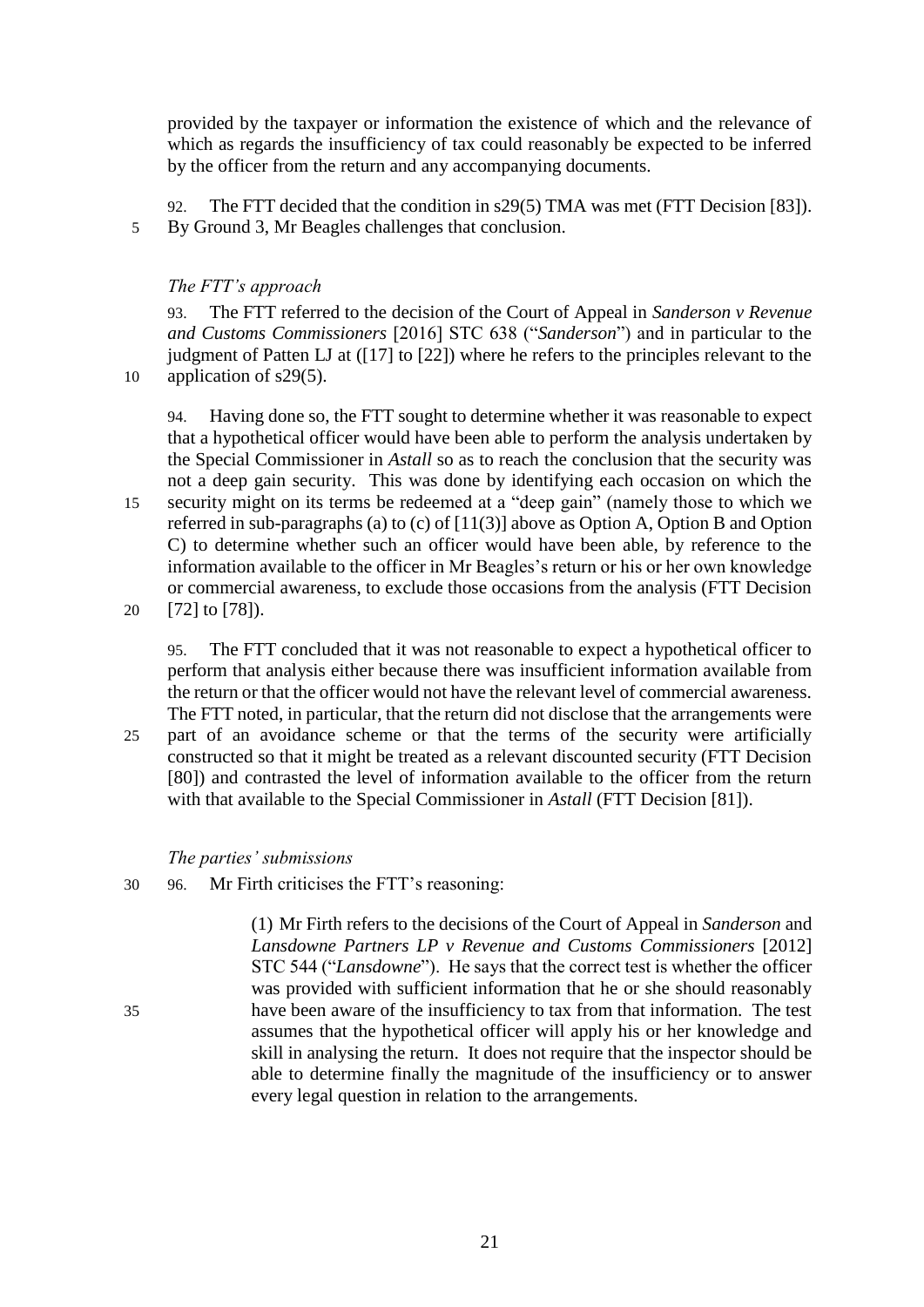| 5        |     | available from the return with that available to the Special Commissioner in<br>Astall (FTT Decision [81]) - is to require a taxpayer to make a full disclosure<br>of all the facts and circumstances in his or her return.                                                                                                                                                                                                                                                                            |
|----------|-----|--------------------------------------------------------------------------------------------------------------------------------------------------------------------------------------------------------------------------------------------------------------------------------------------------------------------------------------------------------------------------------------------------------------------------------------------------------------------------------------------------------|
| 10       |     | (3) The FTT's other criticisms of the level of disclosure in Mr Beagles's<br>return – the failure to disclose that the arrangements are part of an avoidance<br>scheme or that the terms of the security were artificially constructed so that<br>it might be treated as a relevant discounted security (FTT Decision $[80]$ ) –<br>were irrelevant. They played no part in the analysis.                                                                                                              |
| 15       |     | (4) In Mr Firth's submission, the information in the return was sufficient to<br>enable the hypothetical inspector to be aware of the insufficiency. He<br>reiterated his arguments before the FTT to demonstrate by reference to each<br>of the occasions on which the security might be redeemed and the analysis<br>undertaken by the Special Commissioner in Astall that information was<br>available to enable the hypothetical officer to be aware of an insufficiency<br>in the return.         |
|          | 97. | Mr Henderson supports the FTT's analysis:                                                                                                                                                                                                                                                                                                                                                                                                                                                              |
| 20       |     | (1) He too refers to the Court of Appeal decisions in Sanderson and<br>Lansdowne. He says that the cases do not support Mr Firth's analysis. The<br>disclosure must be sufficient that the hypothetical officer would be aware of<br>the insufficiency. It is not enough that the officer might have alighted upon<br>the conclusion or that the information would have been sufficient to prompt<br>an officer to raise further enquiries (Sanderson [35]).                                           |
| 25<br>30 |     | (2) This is a complex, fact specific case; a one page summary could not put<br>an officer in a position where he or she could reasonably have been expected<br>to be aware of the insufficiency. The comparison with the information<br>before the Special Commissioner in Astall was used by the FTT simply to<br>illustrate that point. It is accepted in <i>Sanderson</i> that in complex cases even<br>adequate disclosure may not protect against a discovery assessment<br>(Sanders on [17(3)]). |
| 35       |     | (3) The test has to be applied at a particular point in time. In this case that<br>was when HMRC ceased to be entitled to enquire into the return on 31<br>January 2004. At that point in time, the decisions of the House of Lords in<br>BMBF and SPI had not been released. An officer could not reasonably have<br>been expected to perform the analysis undertaken by the Special<br>Commissioner in <i>Astall</i> at that time.                                                                   |
| 40       |     | (4) Mr Henderson criticises the use by Mr Firth of the Special<br>Commissioner's reasoning in Astall as a benchmark for whether or not a<br>hypothetical officer could have identified the insufficiency. The test in<br>s29(5) has to be applied at the relevant time, in this case, on 31 January<br>2004. At that time, <i>BMBF</i> and <i>SPI</i> had not been decided. Nonetheless he<br>says that the analysis of the various occasions on which the security could                              |
|          |     |                                                                                                                                                                                                                                                                                                                                                                                                                                                                                                        |

(2) Mr Firth says that the FTT applied the wrong test. The effect of the FTT's approach - in particular its comparison of the level of information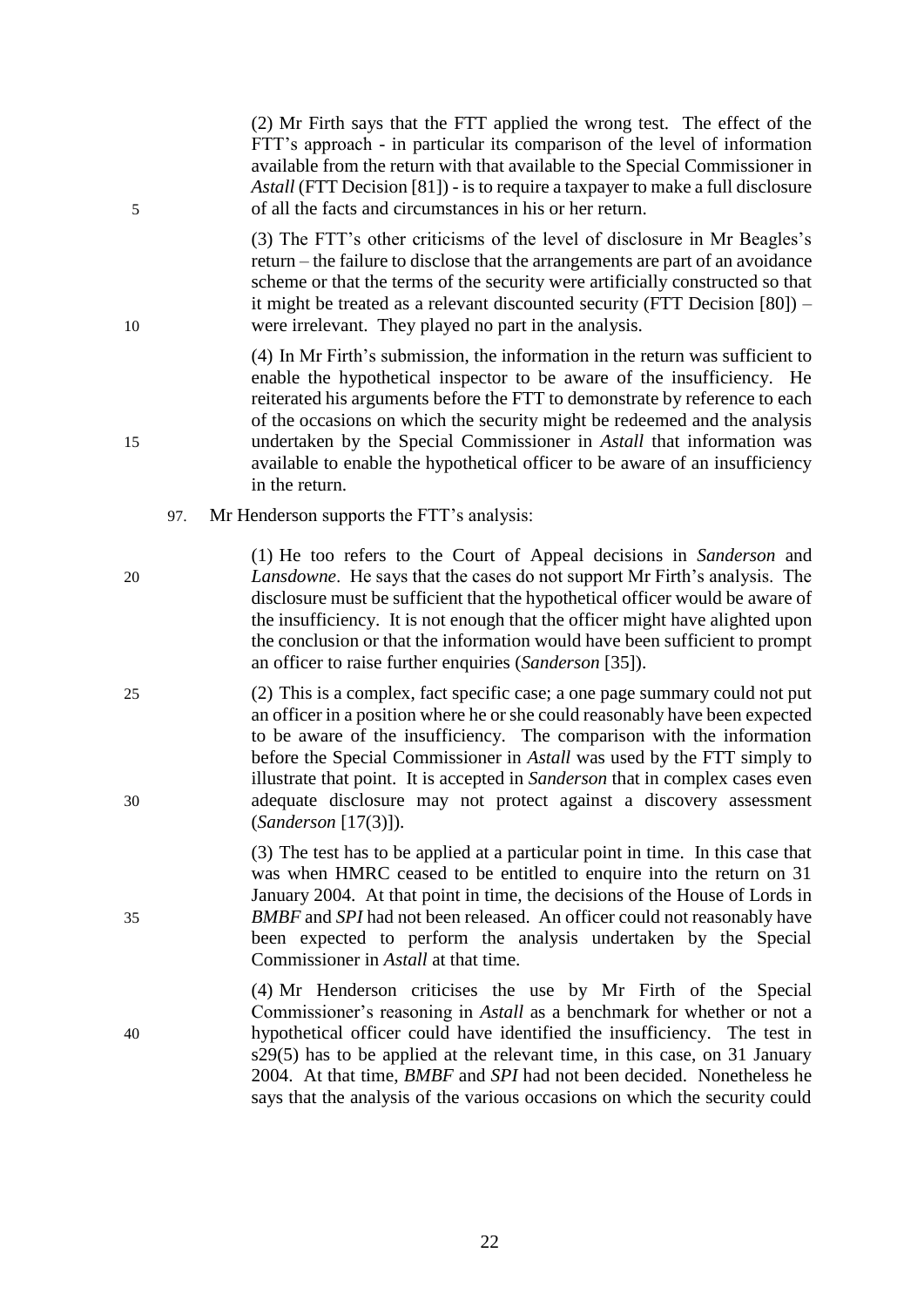be redeemed undertaken by the FTT was correct. The FTT was entitled to reach the conclusions that it did.

### *Discussion*

98. As we have described above, there are two conditions, one of which must be 5 satisfied if a taxpayer is to be assessed under s29(1). Section 29(5) contains one of them.

99. The leading cases on the application of s29(5) are now *Hankinson*, *Lansdowne* and *Sanderson*. We were referred to these cases by the parties. We will refer predominantly to the decision of the Court of Appeal in *Sanderson* and the leading 10 judgment of Patten LJ as in it he set out a summary of the relevant principles which incorporates relevant extracts from the decisions in the other cases. The relevant passage is at [17] to [23] of his judgment. We will not set it out in this decision.

100. We endeavour to summarise the principles that we derive from Patten LJ's judgment as follows:

| 15 | (1) The test in $s29(5)$ is applied by reference to a hypothetical HMRC         |
|----|---------------------------------------------------------------------------------|
|    | officer not the actual officer in the case. The officer has the characteristics |
|    | of an officer of general competence, knowledge or skill which include a         |
|    | reasonable knowledge and understanding of the law.                              |

(2) The test requires the court or tribunal to identify the information that is 20 treated by s29(6) as available to the hypothetical officer at the relevant time and determine whether on the basis of that information the hypothetical officer applying that level of knowledge and skill could not have been reasonably expected to be aware of the insufficiency.

(3) The hypothetical officer is expected to apply his knowledge of the law 25 to the facts disclosed to form a view as to whether or not an insufficiency exists (Moses LJ, *Lansdowne* [69]; Patten LJ, *Sanderson* [23]).

We agree therefore with Mr Firth that the test does assume that the hypothetical officer will apply the appropriate level of knowledge and skill to the information that is treated as being available before the level of 30 awareness is tested. The test does not require that the actual insufficiency is identified on the face of the return.

(4) But the question of the knowledge of the hypothetical officer cuts both ways. He or she is not expected to resolve every question of law particularly in complex cases (Patten LJ, *Sanderson* [23], *Lansdowne* [69]). In some 35 cases, it may be that the law is so complex that the inspector could not reasonably have been expected to be aware of the insufficiency (Moses LJ, *Lansdowne* [69]; Patten LJ, *Sanderson* [17(3)]).

(5) The hypothetical officer must be aware of the actual insufficiency from the information that is treated as available by s29(6) (Auld LJ, *Langham v*  40 *Veltema* [33] [34]; Patten LJ, *Sanderson* [22]). The information need not be sufficient to enable HMRC to prove its case (Moses LJ, *Lansdowne* [69])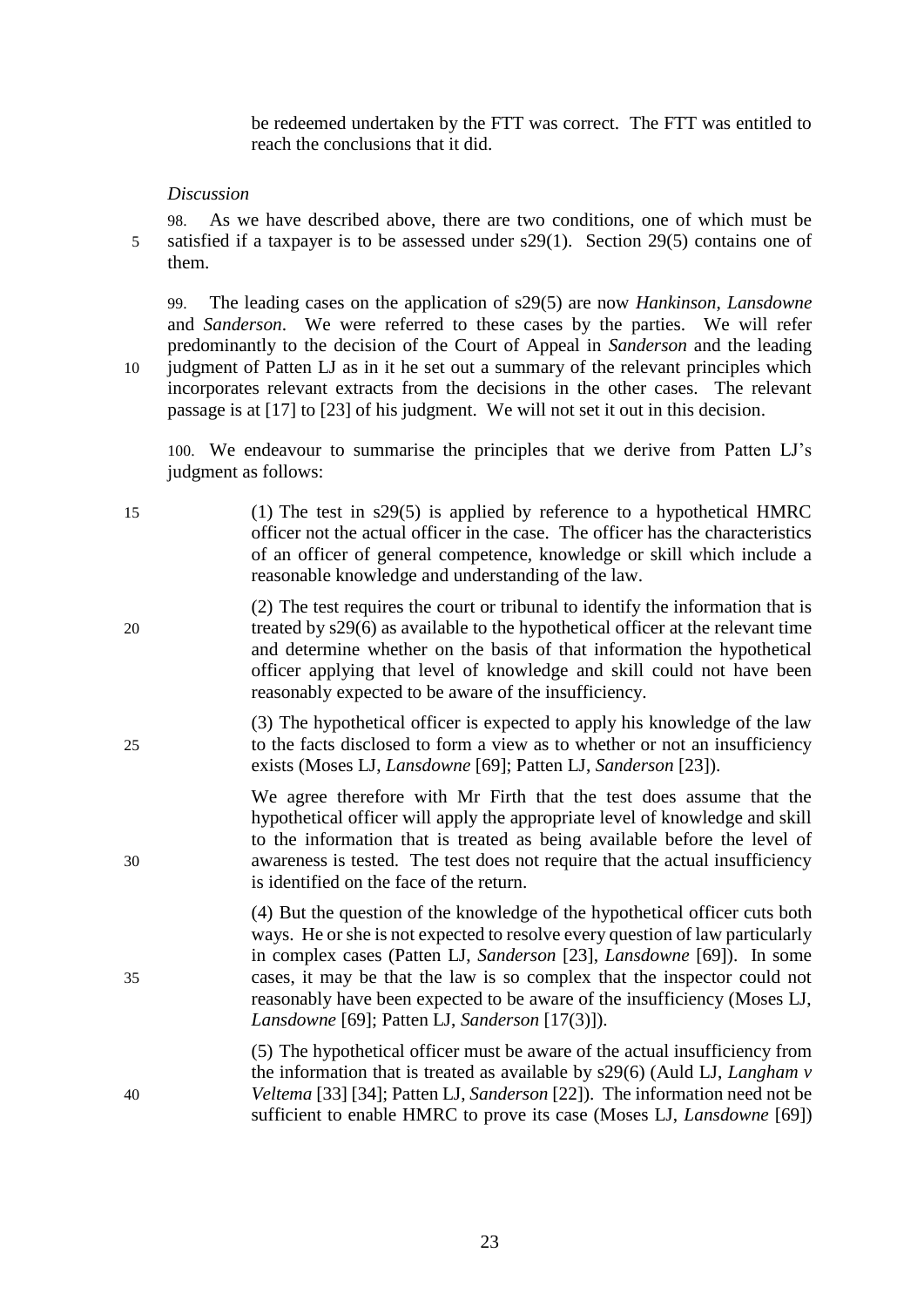but it must be more than would prompt the hypothetical officer to raise an enquiry (Auld LJ, *Langham v Veltema* [33]; Patten LJ, *Sanderson* [35]).

(6) As can be seen from the discussion in *Sanderson* (see [23]), the level of awareness is a question of judgment not a particular standard of proof (see 5 also Moses LJ in *Lansdowne* [70]). The information made available must "justify" raising the additional assessment (Moses LJ, *Lansdowne* [69]) or be sufficient to enable HMRC to make a decision whether to raise an additional assessment (Lewison J in the High Court in *Lansdowne* [2011] STC 372 at [48]).

10 101. Applying those principles to the facts of the present case, the question is whether from the information in and accompanying the return, a hypothetical officer could not reasonably have been expected to be aware of the insufficiency.

102. The insufficiency in this case arose because the loss on the sale of the security claimed by Mr Beagles in the tax year 2001-02 was not a loss on the disposal of a 15 relevant discounted security (and so did not qualify for relief).

103. We should apply this test first by reference to the information provided in the return and the appendix to the return. The appendix set out the key terms of the security including the dates for redemption (as we have set them out at [11] above). (We will turn to the separate question as to whether the provisions of s29(6) permitted reference 20 to further information in our discussion of Ground 4 below.)

104. The hypothetical officer is an officer of general competence, knowledge or skill with a reasonable knowledge and understanding of the law. In our view, that would encompass a knowledge of the legislation relating to relevant discounted securities (in Schedule 13 to the Finance Act 1996) and even if he or she did not, we would expect 25 the officer to acquire that knowledge, given that the officer is directed to the legislation

by the appendix to the return.

105. We would expect the hypothetical officer to be reasonably acquainted with the status of the case law on the *Ramsay* approach and to be aware for example of the House of Lords decision in *MacNiven v Westmoreland Investments Limited* [2001] STC 237

30 ("*MacNiven*"), the leading case at the time. We would also expect the officer to have a reasonable degree of commercial awareness (and, for example, to be aware, in broad terms, of the commercial level of interest rates at the time).

106. In order for the officer to be aware of the insufficiency in Mr Beagles's return, he or she would need to be able to justify a conclusion that the security is not a relevant 35 discounted security within the terms of the legislation. That would require the officer to be able to discount the relevance of the occasions of redemption that could possibly give rise to a "deep gain"; those are the occasions of redemption identified as Option A, Option B and Option C.

107. The FTT seeks to adopt this approach at [72] to [78] of the FTT Decision. It does 40 so by comparison with the approach taken by the Special Commissioner in *Astall* and the level of information available to him. On this basis, the FTT concluded that the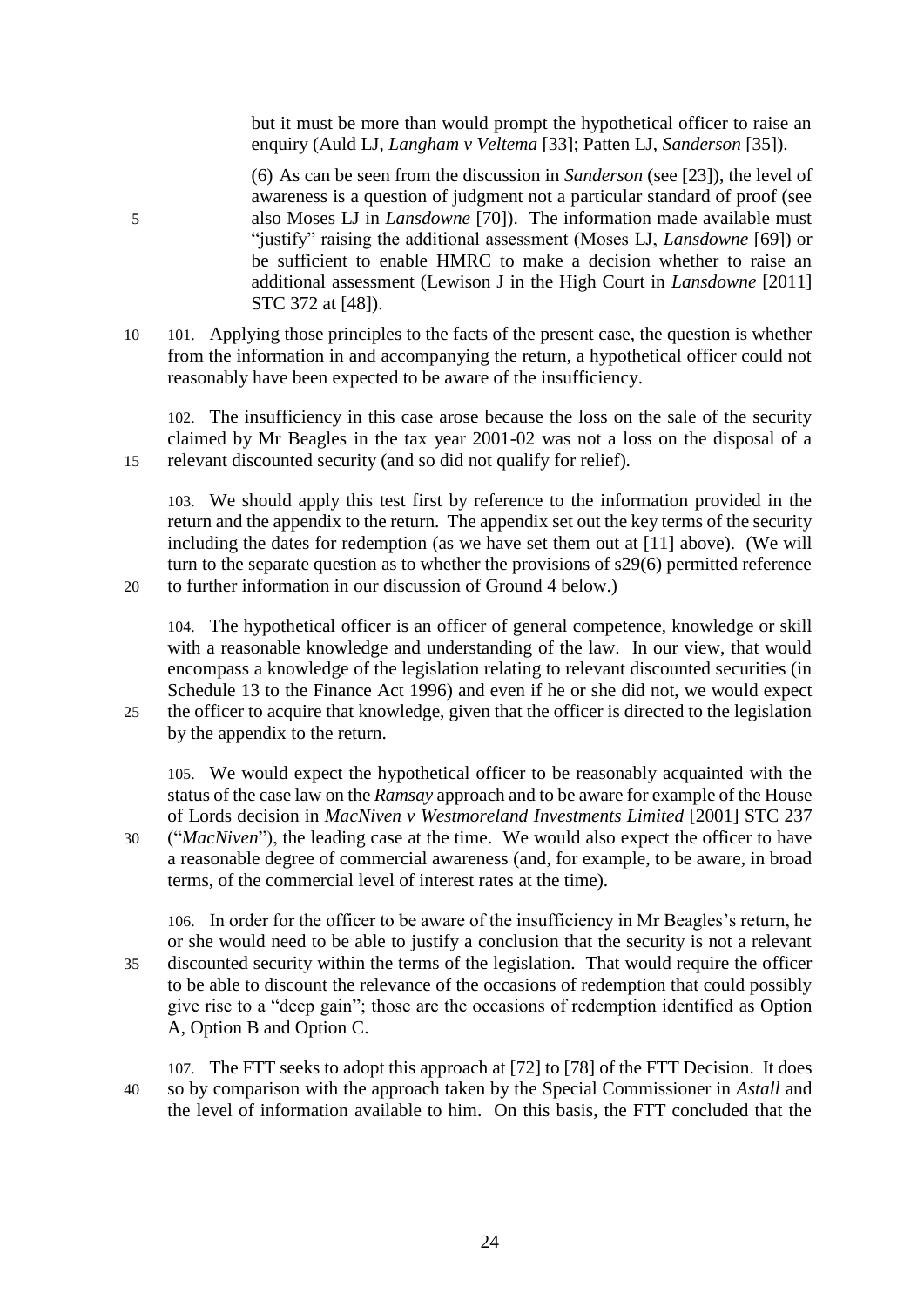hypothetical officer would not have the relevant level of commercial awareness to disregard redemption under Option A (redemption on the 15th anniversary of the date of issue) or under Option C (redemption on the 65th anniversary of the date of issue) as commercially unrealistic (FTT Decision [73] to [78]). The FTT also decided that

- 5 the hypothetical officer would not have had the sufficient information available to him or her in the return and the appendix to dismiss the possibility of redemption under Option B (early redemption between one and two months after the date of issue) as relevant to the analysis. This was because the officer would not have had access to the confidential memorandum to banks referred to by the Special Commissioner in *Astall*
- 10 (at [25]), which the FTT regarded as essential to his analysis of the funds flow on a redemption under Option B as essentially circular.

108. We disagree with the FTT about the level of commercial awareness that should be attributed to the hypothetical officer. We would expect an HMRC officer with a reasonable degree of commercial awareness to be able to identify that the rate of return 15 on the occasion of a redemption in Option A was not commercial when compared with rates prevailing at the time and that the prospect of a purchaser holding a security to redemption after 65 years for a premium of 18% (Option C) was not realistic. However, we agree with the FTT that the hypothetical officer could not reasonably have been expected to identify the circular flow of funds implicit within a redemption within 20 Option B without further information regarding the investments that would be made by the trust and so the source of the funds that would have been available to finance that

redemption.

109. Even with that information, although the officer may have been able to identify that the terms of the security were in some senses artificial, it would not necessarily 25 have made him or her aware of the insufficiency. Mr Firth's argument and the FTT's analysis follow the reasoning of the Special Commissioner in *Astall*. We do not accept that that analysis could reasonably be expected to be within the contemplation of the hypothetical officer. At the relevant time, the House of Lords had not yet decided the cases of *BMBF* and *SPI*. *BMBF* and *SPI* marked significant developments in the 30 *Ramsay* approach to tax cases: the adoption of a more generally applicable purposive approach (*BMBF*) and the ability to ignore commercially irrelevant contingencies (*SPI*). Those principles are critical to the analysis of the Special Commissioner in *Astall* and could not have been part of the approach adopted by the hypothetical officer.

- 110. At the relevant time, the leading case in the *Ramsay* line of cases was *MacNiven*. 35 We would expect that a hypothetical officer would have been more likely to conclude that an application of the *Ramsay* approach at the time would need careful analysis and that approach would have had to address concerns that the more tightly worded mechanistic provisions in the relevant legislation (Schedule 13 to the Finance Act 1996) might not be susceptible to the *Ramsay* approach – a concern which was to an extent 40 realized in the decision of the Special Commissioners in *Campbell v Revenue and*
- *Customs Commissioners* [2004] STC (SCD) 396. 111. In our view, therefore, this was a complex case. Whether or not it is correct to

describe the disclosure in the return as inadequate, in any event it was not such as would have made the hypothetical officer aware of the insufficiency in the return. Although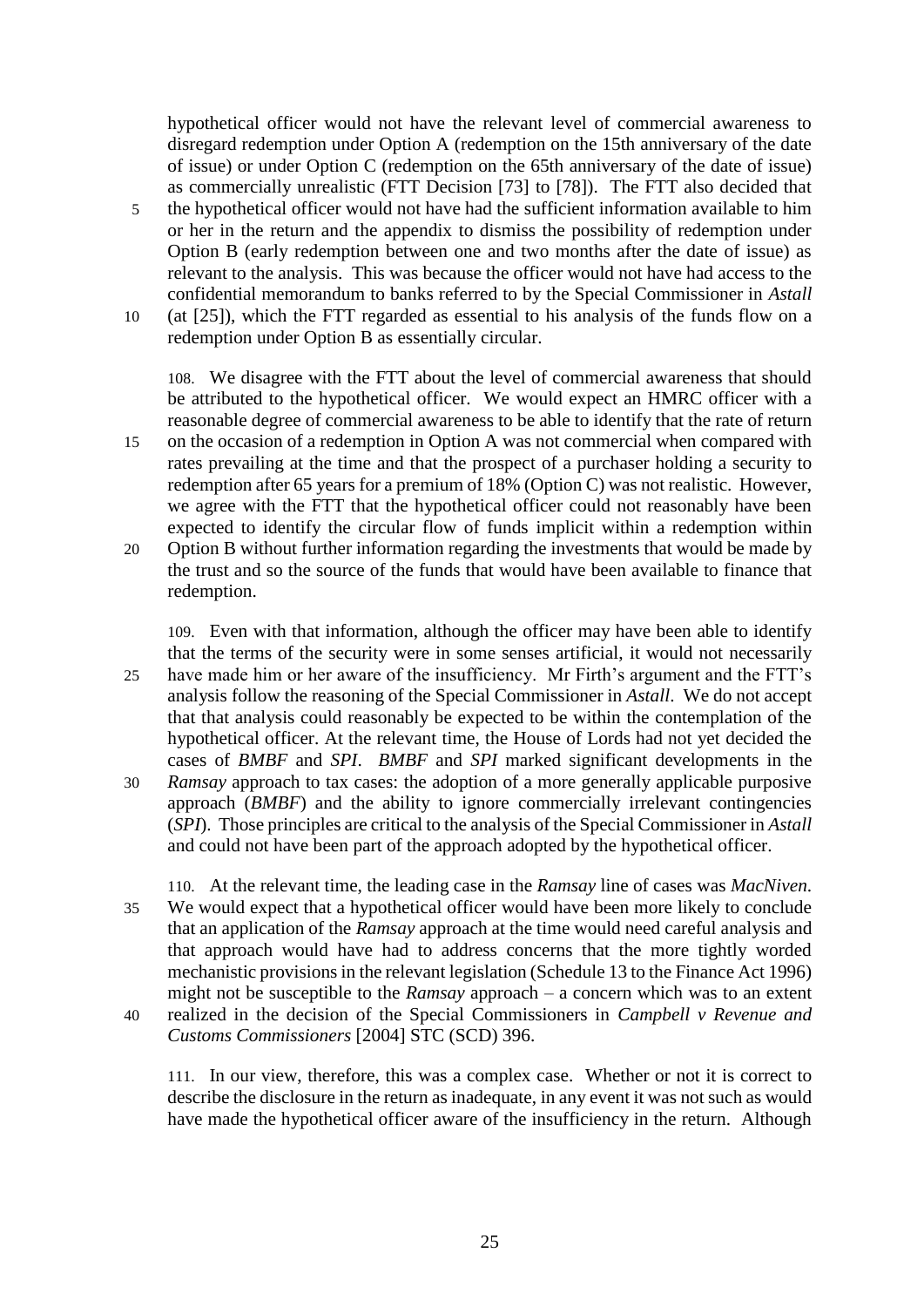our reasons are rather different, we therefore agree with the conclusion of the FTT and dismiss this ground of appeal.

## **Ground 4: the application of s29(6) TMA**

112. The final ground is that the FTT erred in its approach to s29(6), in particular 5 whether the existence and relevance of a reason for the market change condition could reasonably be inferred.

113. As we have described, for the purposes of the condition in s29(5), the awareness of the hypothetical officer is tested by reference to information which is treated as available to the officer by s29(6). In summary, the information that is treated as 10 available to the officer is the information that is contained in the return or accompanying documents provided by the taxpayer. This is extended by s29(6)(d) to information the existence of which and the relevance of which as regards the insufficiency of tax could reasonably be expected to be inferred by the officer from the return and any accompanying documents.

15 *The FTT decision*

114. At [83] – [97] of the FTT Decision, the FTT considered whether or not there was any information outside the return and the appendix, the relevance and existence of which could reasonably be expected to be inferred by the officer. In particular, the FTT considered an argument which it attributed to Mr Firth that the hypothetical officer 20 could infer from the return and the appendix that the market change condition was inserted in the scheme as an anti-*Ramsay* device in order to provide a degree of uncertainty as to whether or not the transactions would proceed as planned. At FTT Decision [95], the FTT rejected that argument.

### *The parties' submissions*

25 115. Mr Firth says that the FTT misunderstood the argument. The argument was that the officer could infer from the return and the appendix that reasons for the market change condition existed and the officer should have known that those reasons were crucial to the success or failure of the scheme.

116. Mr Henderson points to the limitations on s29(6)(d) to which the Upper Tribunal 30 referred in *Charlton* ([78] and [79]) and which require the inference to be one which could be reasonably drawn and to be related to the insufficiency of tax

117. As a starting point, Mr Henderson questions whether the reasons for the market change condition can be "information" for the purposes of s29(6). Even if they can, Mr Henderson says the inference for which Mr Firth argues does not meet the 35 requirements identified in *Charlton*.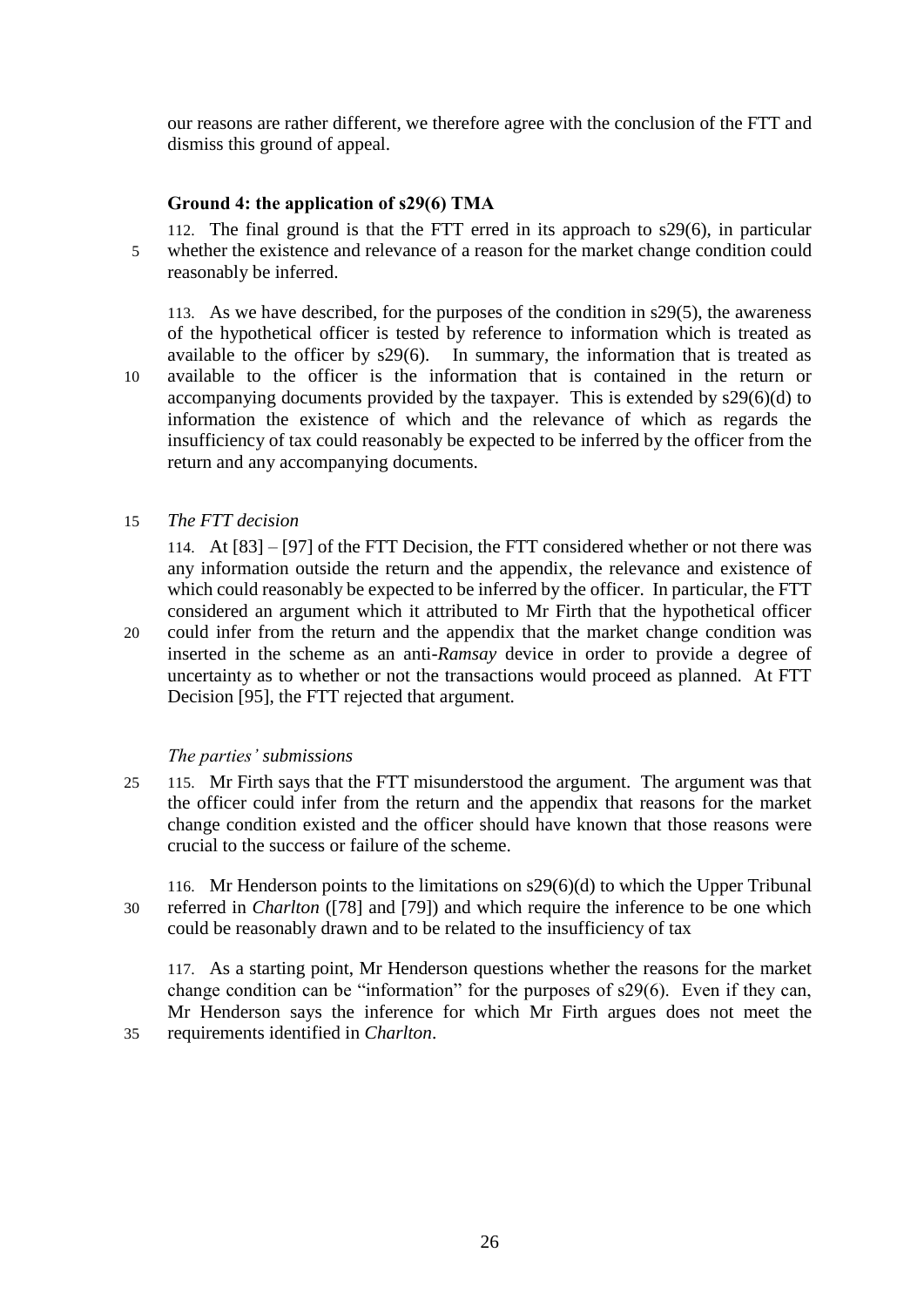### *Discussion*

118. Our starting point on this issue is the decision of the Upper Tribunal in *Charlton*. That case involved a participant in a tax avoidance scheme, details of which had been provided to HMRC in a form AAG1 as required by the rules relating to the disclosure 5 of tax avoidance schemes in the Finance Act 2004 and regulations made under those rules. The scheme was given a scheme reference number (SRN). The taxpayer's return gave details of the relevant transactions and gave the SRN. HMRC failed to open enquiries into the taxpayer's return and sought to raise a discovery assessment.

119. One issue before the Upper Tribunal was whether, because the tax returns gave 10 the SRN, the information in the form AAG1 was to be treated by  $s29(6)(d)(i)$  as information available to the officer for s29(5) purposes. On this issue, the Upper Tribunal found that the information in the AAG1 was to be treated as available to the officer. It was not necessary that the officer should be able to infer the actual content of the information (the form AAG1) from the return and accompanying documents. All 15 that was necessary was for the officer to be able to infer from the return and accompanying documents that the information existed and that it was relevant to the determination of the insufficiency in the return (*Charlton* [76]).

120. The Upper Tribunal emphasised that there were limits on the application of s29(6)(d)(i). It said this at [78] and [79]:

| 20 | <b>78</b> The correct construction of s $29(6)(d)(i)$ is that it is not necessary that                                                                                      |
|----|-----------------------------------------------------------------------------------------------------------------------------------------------------------------------------|
|    | the hypothetical officer should be able to infer the information; an                                                                                                        |
|    | inference of the existence and relevance of the information is all that is                                                                                                  |
|    | necessary. However, the apparent breadth of the provision is cut down<br>by the need, firstly, for any inference to be reasonably drawn; secondly                           |
| 25 | that the inference of relevance has to be related to the insufficiency of                                                                                                   |
|    | tax, and cannot be a general inference of something that might, or might                                                                                                    |
|    | not, shed light upon the taxpayer's affairs; and thirdly, the inference can                                                                                                 |
|    | be drawn only from the return etc. provided by the taxpayer.                                                                                                                |
|    | 79 As we have described, the balance provided by s 29 depends on                                                                                                            |
| 30 | protection being provided only to those taxpayers who make honest,                                                                                                          |
|    | complete and timely disclosure. That balance would be upset by                                                                                                              |
|    | construing s $29(6)(d)(i)$ too widely. Inference is not a substitute for<br>disclosure, and courts and tribunals will have regard to that fundamental                       |
|    | purpose of s 29 when applying the test of reasonableness.                                                                                                                   |
|    |                                                                                                                                                                             |
| 35 | 121. As we have described, Mr Firth argues that the officer could infer from the return                                                                                     |
|    | and the appendix that reasons for the market change condition existed and that those<br>reasons would be relaxant to the insufficiency because they would be empired to the |

reasons would be relevant to the insufficiency because they would be crucial to the success or failure of the scheme. As a result, the reasons for the market change condition – its use as an anti-*Ramsay* device – must be treated as being available to the 40 hypothetical officer. He says that the FTT failed to address that point.

122. We agree with the point made in *Charlton* that s29(6)(d)(i) should not be construed too widely given the purpose of s29. It should be limited to cases where the hypothetical officer could reasonably be expected to infer from the return or accompanying documents that specific information exists which is directly relevant to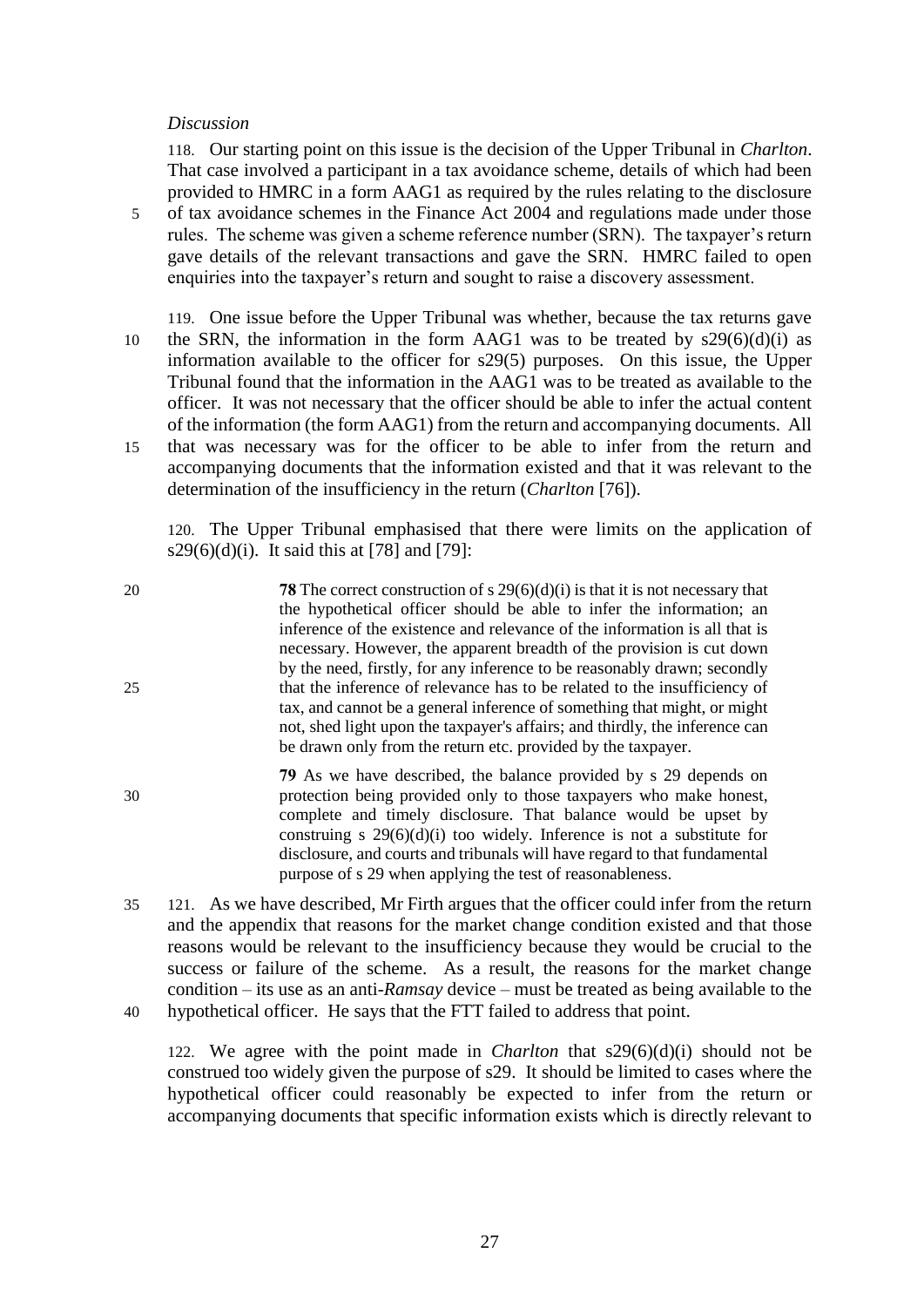the insufficiency in question. To our minds, the information to which Mr Firth refers – the reasons for the insertion of the market change condition  $-$  is too vague for the relevance of those reasons to be reasonably inferred from the presence of the market change condition in the terms of the security. There is no separate identifiable source 5 for that information the relevance or existence of which can be inferred from the information contained in return or the appendix.

123. In any event, if we are wrong on that point, it does not assist Mr Beagles. Even if the reasons for the market change condition were to be treated as made available to the hypothetical officer for the purposes of s29(5) together with the return and 10 accompanying documents, the hypothetical officer would still not be aware of the insufficiency such as to justify an assessment as at 31 January 2004. As we have described, that date was before the decision of the House of Lords in *SPI* in which the possibility of ignoring commercially irrelevant contingencies was such an important part. An awareness of the reasons for the market change condition as an anti-*Ramsay* 15 device may have led the hypothetical officer to conclude that the transactions in this case were part of a pre-planned scheme, which in turn may have led the officer to raise further enquiries but would not, with the other information available, have made him or her aware of an insufficiency.

124. We therefore dismiss this ground of appeal.

### 20 **Conclusion**

125. For these reasons, we allow the appeal in respect of Ground 1 and Ground 2. We dismiss the appeal in respect of Ground 3 and Ground 4.

126. That decides this appeal in favour of Mr Beagles. In arriving at that conclusion, we have accepted Mr Firth's argument that a discovery must retain its "newness" when 25 an assessment is made. At least as a matter of ordinary English, the HMRC officer in this case, Mr Manning, discovered that Mr Beagles was a member of this tax avoidance scheme, which he believed did not operate to produce the loss that Mr Beagles claimed, no later than 1 August 2005. At that time *Corbally-Stourton* had not been decided and so there was no case law suggesting that a discovery could go stale. Nevertheless the 30 fact remains that it was not until two and a half years after August 2005 that the assessment was raised. The only reason for arguing that the outcome of the *Astall* case gave rise to the discovery is to avoid the consequences of that lengthy delay. In our judgment, if there is a concept of staleness at all, then we believe it arises on the facts of this case.

### 35 **Costs**

127. Any application for costs in relation to this appeal must be made in writing within one month after the date of release of this decision and be accompanied by a schedule of costs claimed with the application as required by rule  $10(5)(b)$  of the Tribunal Procedure (Upper Tribunal) Rules 2008.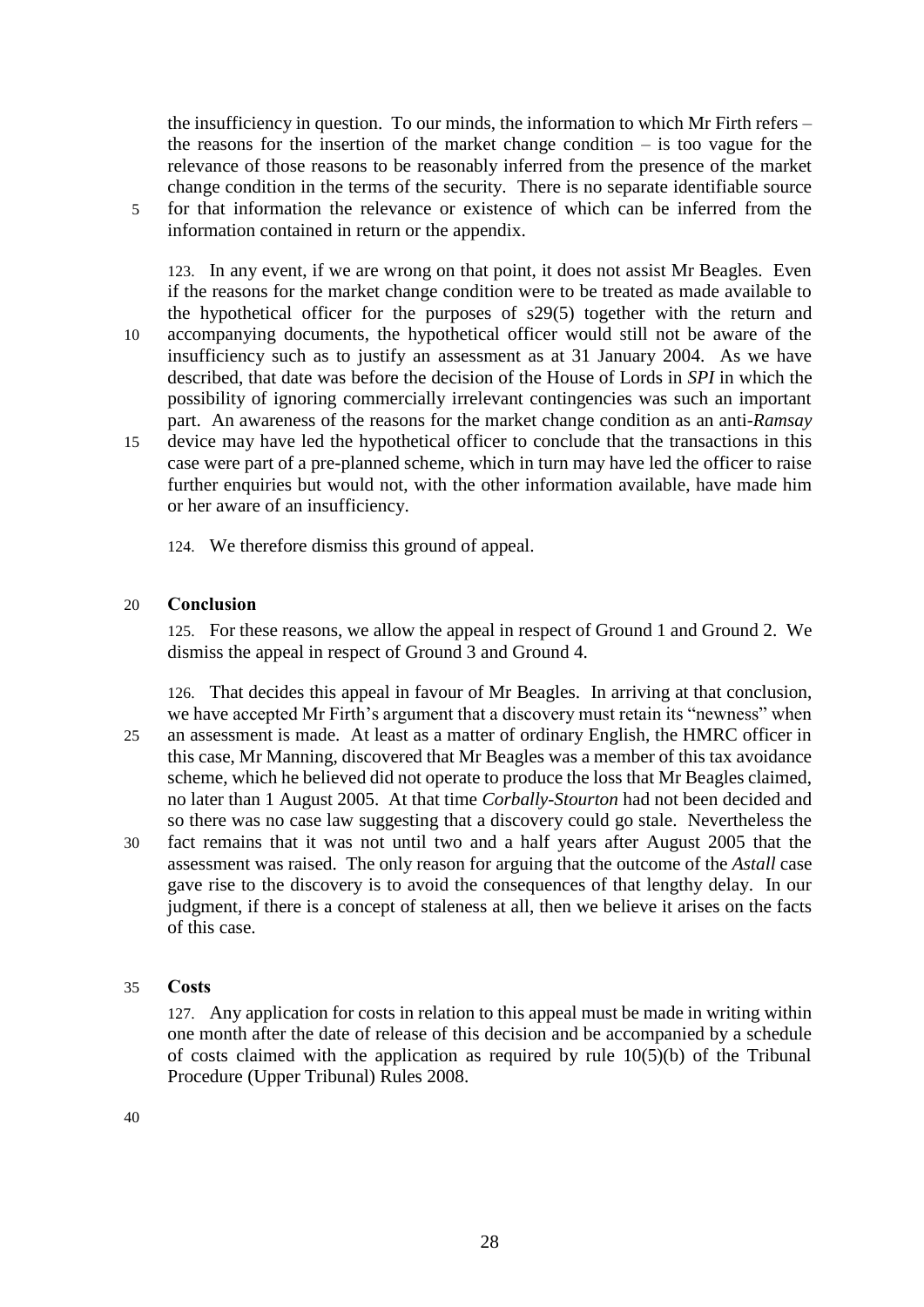**Mr Justice Birss Ashley Greenbank Upper Tribunal Judge**

# **RELEASE DATE: 20 November 2018**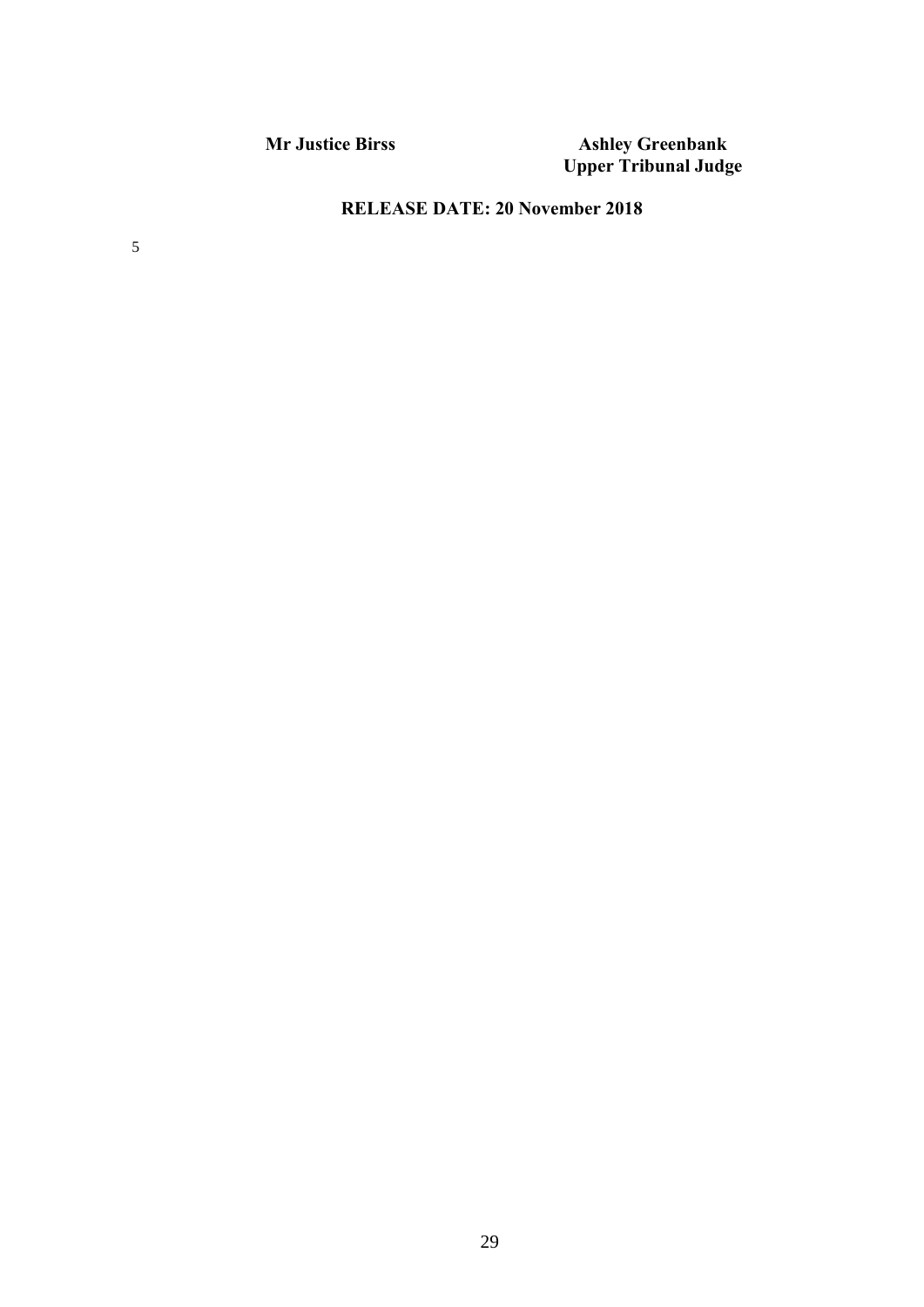## **Appendix**

**Appendix One – Information provided in the 2002 Return as referenced at box 23.5 on page 9 of the 2002 Return.** 

**Clive Beagles (UTR [number provided]).**

## 5 **Tax return for the year ended 5 April 2002**

## **Box 23.5 Additional Information**

Clive Beagles (the "Settlor") is the settlor and life tenant of the Clive Beagles 2001 Life Interest Trust established on 19 December 2001 (the "Trust"). The other beneficiaries are members of the Settlor's family. Form 41 G was submitted on 10 January 2003 to 10 Nottingham Trusts and the trustees' tax reference is [reference number provided]. The

Trust is UK resident. As a settlor interested trust taxable income and capital gains arising in the Trust have been included in the Settlor's return.

On 21 December 2001 ("the Issue Date") the Settlor subscribed for a security (the "Security") from Office Contracts Limited (the "Issuer") acting on behalf of and as 15 trustee for the Trust for the sum of £1,159,573 (the "Issue Price"). The other trustees are Clive Beagles and [his wife]. The trustees were required to issue the Security under clause 15 of the Trust Deed. The terms of the Security were as follows:

- 1 The Security was redeemable on the 15th anniversary of the Issue Date at £1,368,296 (the "Principal Amount"). It qualifies as a Relevant Discounted 20 Security under the terms of Schedule 13 Finance Act 1996.
	- 2 The Security could be redeemed at the Settlor's option between one and two months after the Issue Date at a figure equal to 100.1/118 of the Principal Amount.
- 3 In the event that the US dollar/sterling rate remained within a band specified by the terms of the Security at the end of a period of one month following the Issue 25 Date and a notice was delivered to the Issuer that the Settlor intended to transfer the Security to a third party, the redemption date of the Security became the date 65 years after the Issue Date. (A third party is identified in the Security as a person who is not an associate of the holder of the Security within the meaning of s 435 of the Insolvency Act). In the event that such a transfer took place the new 30 holder of the Security could elect for the note to be redeemed at an amount equal to the greater of the open market value of the Security and 5% of the Principal Amount on a date not more than 28 days after acquiring the Security.

On 25 February 2002 the Settlor delivered the notice referred to in 3 above to the Issuer and subsequently sold the Security to S G Hambros Bank & Trust (Jersey) Limited, an 35 unconnected purchaser for £66,466. SG Hambros Bank & Trust (Jersey) Limited was first approached on 4 February 2002 regarding the possible acquisition of the Security. Legal costs of £367 were incurred in arranging the sale of the Security which are relevant costs under Para 1(4) Schedule 13 Finance Act 1996 .